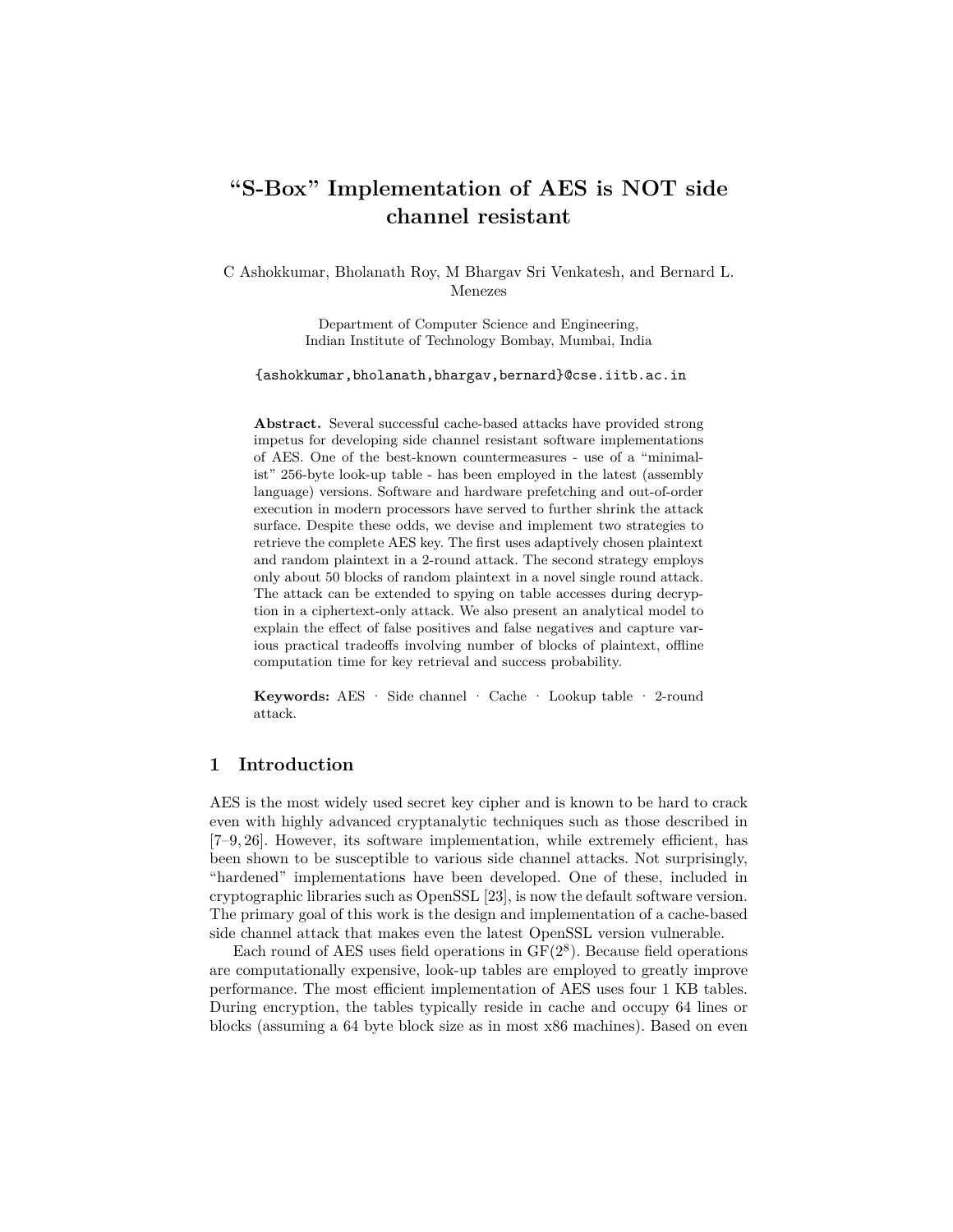partial knowledge of the sequence of blocks accessed during encryption, it has been shown that the entire AES key may be retrieved [4]. In the sequel, we confine usage of the terms block and line to "block of plaintext" and "line of cache" respectively.

Various measures have been put in place to thwart cache-based attacks. Beginning with OpenSSL-1.0.0a, for example, a single 256-byte S-Box table has been employed. Such a table occupies only 4 lines of cache and so accesses to the table cause 2 bits of each byte of the AES key to be leaked (rather than 4 bits as in the four table implementation). This "minimalist" look-up table architecture has been acknowledged to be very hard to compromise in [1, 15, 27, 11, 3]. Indeed, almost all cache attacks on AES have targeted the 4 table [24, 5, 2, 22, 15] or a "compressed" 2KB table implementation [11] rather than the single 256-byte table. The latter was intended to provide resistance to side channel attacks at the expense of reduced performance. To partly offset the performance hit, it was coded in x86 assembly and is commonly referred to as the "assembly" version.

To further defend against cache attacks, the default software implementation (OpenSSL Version 1.0.0a and beyond) pre-fetches the S-Box table at the start of each round of encryption. Thus, the attacker or spy is unable to distinguish between a line pre-fetched and one actually accessed as part of encryption resulting in false positives. Another source of false positives is the out-of-order execution in all modern processors. In the event of a stall caused by, for example, a cache miss, the processor attempts to execute instructions further upstream from the current instruction. This results in an even larger number of false positives as explained in Section 3. Finally, aggressive hardware prefetching further increases the rate of false positives.

The principal contribution of this work is the design of two attacks on the side-channel resistant version of the OpenSSL implementation of AES. Both of these attacks leak out the complete 128-bit AES key. The first (called the Two Round Attack), uses information obtained by the spy about cache-resident table accesses made by the victim during the first two rounds of encryption. It uses adaptively chosen plaintexts for the first round attack and random plaintexts for the second round attack. The second attack (called the Single Round Attack) uses a less restrictive attack scenario based only on table accesses in the second round with random plaintexts. We demonstrate experimentally that we require fewer than 50 blocks of plaintext to recover the entire AES key. We also develop an analytical model to predict the number of plaintexts required and compare these estimates with experimentally obtained values. While the attacks described here use known plaintext, the second attack could also be adapted to work by snooping on the decryption of known ciphertext.

The paper is organized as follows. Section 2 introduces background material and describes the operation of the spy software. Section 3 explains the details of the First and Second Round attacks. It also contains an analytical model and a comparison between experimental and model results. Section 4 outlines our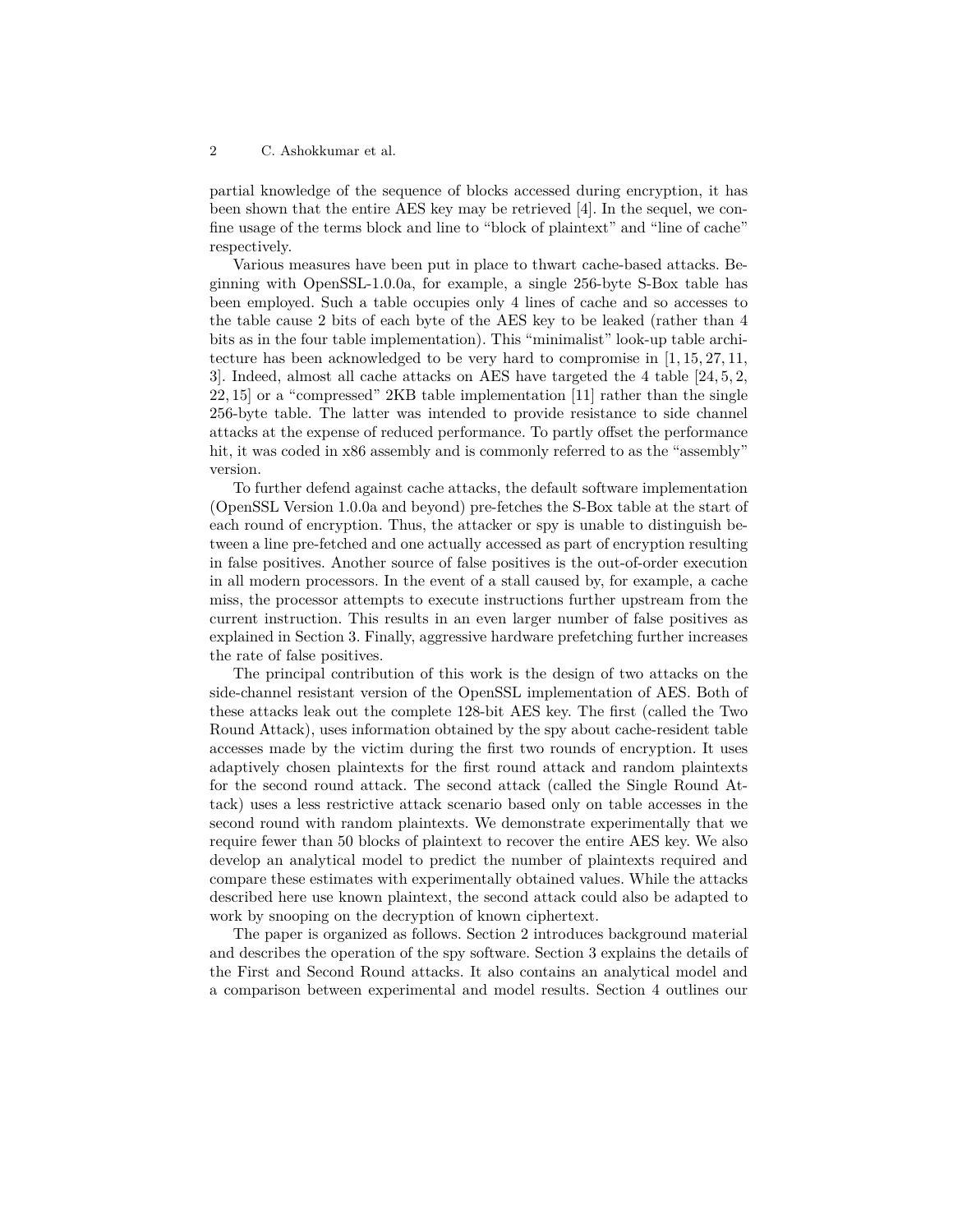strategy to obtain the AES key in a less restrictive attack scenario. Section 5 summarizes related work and Section 6 concludes the paper.

# **2 Background**

We first review the basics of AES and cache. Various cache-based attacks and scenarios are summarized. Finally, we outline the experimental setup used to test our key retrieval approaches.

#### **2.1 AES Basics**

AES is a substitution-permutation network. It supports a key size of 128, 192 or 256 bits and block size = 128 bits. A round function is repeated a fixed number of times (10 for key size of 128 bits) to convert 128 bits of plaintext to 128 bits of ciphertext. The 16-byte input or plaintext  $P = (p_0, p_1, ..., p_{15})$  may be arranged column wise in a 4*×*4 array of bytes. This "state array" gets transformed after each step in a round. At the end of the last round, the state array contains the ciphertext.

All rounds except the last involve four steps – Byte Substitution, Row Shift, Column Mixing and a Round Key operation (the last round skips the Column Mixing step). The round operations are defined using algebraic operations over the field  $GF(2^8)$ . For example, in the Column Mixing step, the state array is pre-multiplied by the matrix B given below.

$$
B = \begin{pmatrix} 02 & 03 & 01 & 01 \\ 01 & 02 & 03 & 01 \\ 01 & 01 & 02 & 03 \\ 03 & 01 & 01 & 02 \end{pmatrix}
$$

The original 16-byte secret key  $K = (k_0, k_1, ..., k_{15})$  (arranged column wise in a 4*×*4 array of bytes) is used to derive 10 different round keys to be used in the round key operation of each round. The round keys are denoted  $K^{(r)}$ ,  $r = 1, 2, \dots 10$ . Each element in *P, K, C* and *B* belong to the field *GF*  $(2^8)$  and is represented as two hexadecimal characters. Let  $x^{(r)} = (x_0^{(r)}, \ldots, x_{15}^{(r)})$  denote the input to round  $r$  (i.e. the state array at the start of round  $r$ ). The initial state  $x^{(1)} = (x_0^{(1)}, \ldots, x_{15}^{(1)})$  is computed by  $x_i^{(1)} = p_i \oplus k_i, 0 \le i \le 15$ .

In a software implementation, field operations are replaced by relatively inexpensive table lookups thereby speeding encryption and decryption. In the version of OpenSSL targeted in this paper, a single 256-byte S-Box table is used. The *i th* entry (byte) of the table contains  $S(i)$  where  $S$  is the AES substitution function.

#### **2.2 Cache Basics**

All modern processors have multiple levels of cache intended to bridge the latency gap between main memory and the CPU. The machines targeted in this paper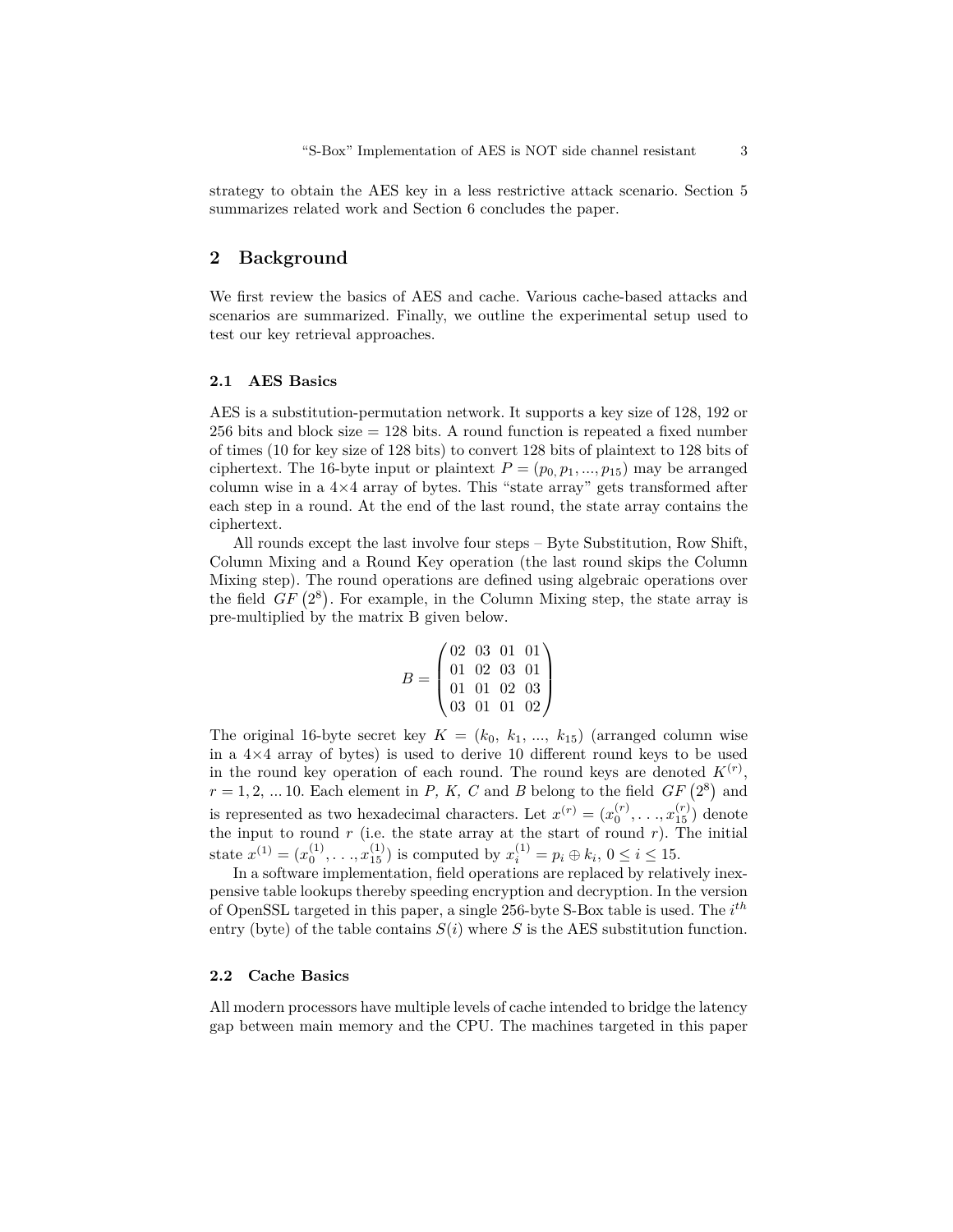| Notation            | Explanation                                                                                                       |  |  |  |  |  |  |  |  |  |
|---------------------|-------------------------------------------------------------------------------------------------------------------|--|--|--|--|--|--|--|--|--|
| $K, K^{(i)}$        | AES Key or $i^{th}$ round key represented as 4x4 byte                                                             |  |  |  |  |  |  |  |  |  |
|                     | array (column wise)                                                                                               |  |  |  |  |  |  |  |  |  |
| $k_i$               | $i^{th}$ byte of AES key                                                                                          |  |  |  |  |  |  |  |  |  |
| P                   | 128-bit plaintext represented as 4x4 byte array                                                                   |  |  |  |  |  |  |  |  |  |
| $p_i$               | $i^{th}$ byte of plaintext                                                                                        |  |  |  |  |  |  |  |  |  |
| $\pi_i$             | $i^{th}$ byte of adapted plaintext                                                                                |  |  |  |  |  |  |  |  |  |
| $x_i^{(r)}$         | $i^{th}$ byte of the input to round r                                                                             |  |  |  |  |  |  |  |  |  |
| $\boldsymbol{b}$    | Number of blocks of plaintext used to retrieve key                                                                |  |  |  |  |  |  |  |  |  |
| x'                  | Most significant two bits of byte x, called twit here                                                             |  |  |  |  |  |  |  |  |  |
| $x^{\prime\prime}$  | Least significant 6 bits of byte x                                                                                |  |  |  |  |  |  |  |  |  |
| $l_i$               | $i^{th}$ last access in Round 1 (R1)                                                                              |  |  |  |  |  |  |  |  |  |
| $r_i$               | Relation with various AES subkey attributes                                                                       |  |  |  |  |  |  |  |  |  |
| $r_i \boxtimes r_i$ | Join of $r_i$ and $r_i$                                                                                           |  |  |  |  |  |  |  |  |  |
| $r_i \times r_j$    | Cartesian product relation of $r_i$ and $r_j$                                                                     |  |  |  |  |  |  |  |  |  |
| $\boldsymbol{s}$    | Initial number of tuples in a relation                                                                            |  |  |  |  |  |  |  |  |  |
| P(A)                | Probability of event $A$                                                                                          |  |  |  |  |  |  |  |  |  |
| $f_p^{(i)}$         | False positive rate corresponding to Eqn. $i$                                                                     |  |  |  |  |  |  |  |  |  |
| $f_n^{(i)}$         | False negative rate corresponding to Eqn. $i$                                                                     |  |  |  |  |  |  |  |  |  |
| $n_i$               | Number of top subkey values picked from $r_i$                                                                     |  |  |  |  |  |  |  |  |  |
| $p_c(p_{in})$       | Probability that the score of correct (incorrect) subkey<br>is incremented after considering a block of plaintext |  |  |  |  |  |  |  |  |  |

Table 1: Notations

are Intel Core i3-2100 and Intel Core i7-3770. These have three levels of cache (private L1 32KB I-cache and 32KB D-cache, 256KB L2 cache and 3MB L3 cache shared between all cores).

The granularity of data transfer between different levels of cache is a block or line. On our targeted machines, the line size  $= 64$  bytes. The lines of a cache are grouped into sets  $-$  a line from main memory is mapped to exactly one set though it may occupy any position in that set. The number of lines in a set is the associativity of the cache. In the machines we worked with, L1 and L2 caches are 8-way set associative while L3 is 12-way set associative.

To speed up AES encryption, the S-Box table is typically cache resident. It contains 256 entries and each entry occupies 1 byte. So the table fits into only 4 lines of cache. The first two bits of the table index specify the cache line number and the remaining 6 bits specify the element within the line.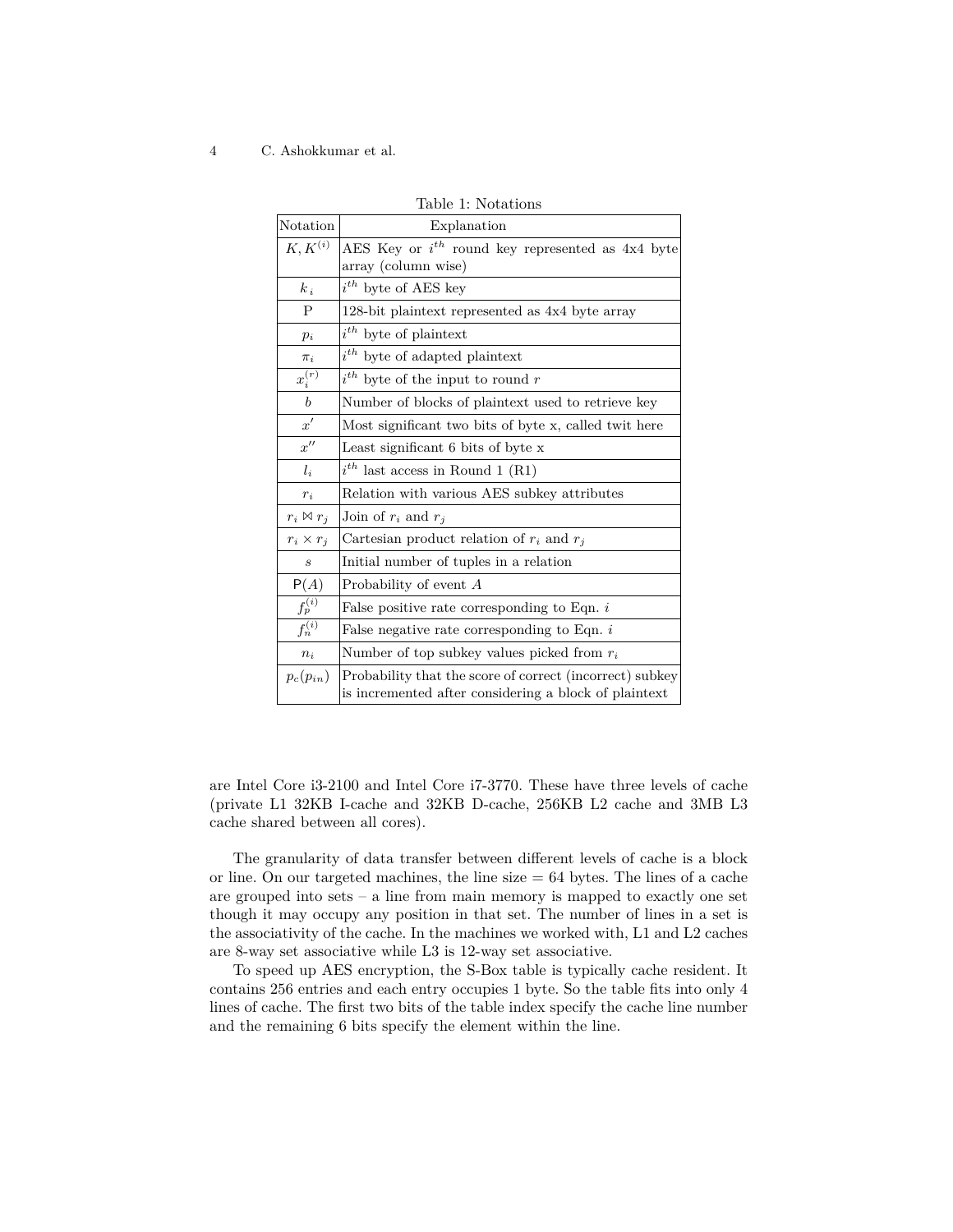#### **2.3 Types of attacks and Attack scenarios**

Cache-based side channel attacks belong to several categories. Timing-driven [5] attacks measure the time to complete an encryption. Trace-driven [25] attacks create profiles of a cache hit or miss for every access to memory during an encryption. Access-driven [24] attacks need information only about which lines of cache have been accessed, not their precise order. The attacks presented in this paper belong to the last category.

Various techniques are used to determine which cache lines have been accessed by a victim process. In the Prime+Probe approach [24], the attacker fills the cache with its own data. It waits for the victim to perform an encryption whereby some of the attacker data is evicted. The attacker then probes each cache line - a higher reload time for a cache line indicates that the cache line was evicted by the victim. In the Evict and Time method [24], the attacker first measures the time  $(T_1)$  to complete an encryption, evicts a specific cache set and then again measures the time  $(T_2)$  taken to complete an encryption on the same plaintext. If  $T_2$  is greater than  $T_1$  it concludes that the evicted line is used in encryption.

In the Flush+Reload technique [11, 28], the attacker first flushes a line from all levels of cache, then waits for the victim to perform the encryption and finally calculates the reload time of the previously flushed line. A lower reload time indicates that the line is in cache and was brought by the victim.

We consider two possible attack scenarios. In the first, a victim process runs on behalf of a data storage service provider who securely stores documents from multiple clients and furnishes them on request after due authentication. The same key or set of keys is used to encrypt documents from different clients prior to storage. In the second scenario, two entities, A and B, exchange encrypted messages. The victim, on B's machine, decrypts blocks of ciphertext received from A. Thus, in the first scenario, the spy attempts to obtain the cache line numbers during encryption of plaintext while in the second scenario it obtains the line numbers during decryption of ciphertext.

### **2.4 Experiment Setup**

To test our key retrieval algorithms we used the following experiment setup. The victim V, performs AES encryptions using the assembly version of OpenSSL (v-1.0.2p). A multithreaded spy, co-located on the same core as the victim, attempts to infer the line numbers of the AES table accessed. The experiments were performed on Intel(R) Core(TM) i3-2100 CPU  $@$  3.10GHz and Intel(R) Core(TM) i7-3770 CPU @ 3.40GHz running Debian 8.0 with kernel version 3.18.26.

The spy program creates a high-resolution POSIX timer (used by all the spy threads) and an array of binary semaphores - *sem*[*i*] is the semaphore associated with *Thread<sub>i</sub>*. All but one of the semaphores are initialized to 0. So all threads are blocked on their respective semaphores except for the one that is initialized to 1.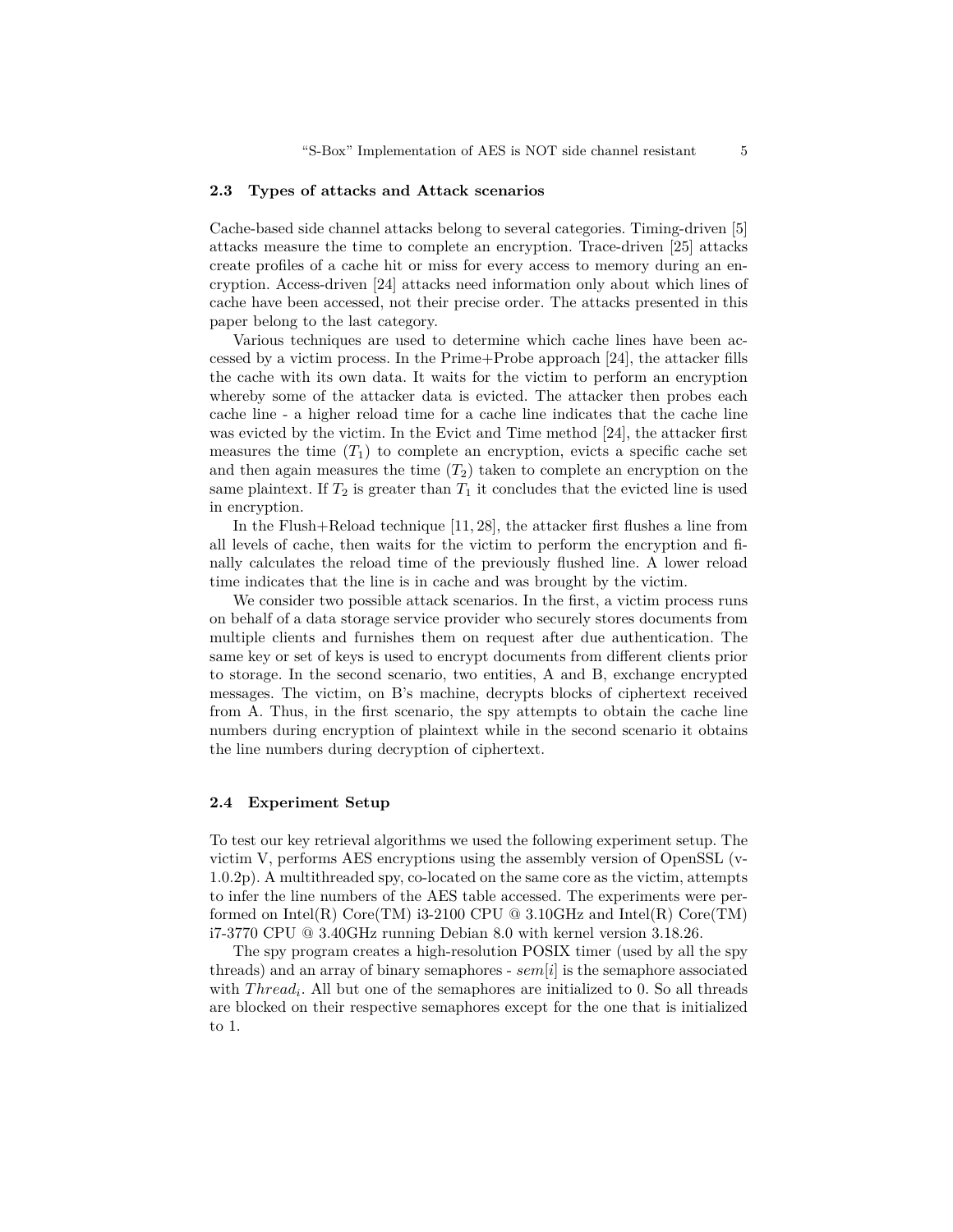The following is the sequence of events involved in probing the cache lines accessed by V.

(1) The unblocked thread say *T hread<sup>i</sup>*

- (a) probes each of the four cache lines of the table to determine which has/have been accessed by V.
- (b) it flushes all four lines of the cache-resident table
- (c) it initializes a timer to *∼*850 nanoseconds in Core i7 (*∼*1100 nanoseconds in Core i3) and then blocks on its semaphore.
- (2) At this point, all spy threads are blocked on their semaphores and V is scheduled next (its resumes performing encryptions).
- (3) On expiration of the timer, the kernel sends a signal to a signal handler which unblocks  $Thread_{i+1}$ . V is preempted and  $Thread_{i+1}$  begins execution.

The spy code spawns about 200 threads which execute in round robin fashion. Each thread receives about 20000 nanoseconds of CPU time. Between two successive threads, V runs for about 850-1100 nanoseconds. Due to the large number of cache misses encountered by V, it is able to complete only about  $\left(\frac{1}{160}\right)^{th}$  of an encryption during this time. Thus, V should be scheduled roughly 160 times for it to complete a single encryption.

A cache miss results in the next (or previous) line [6] being prefetched causing the spy to wrongly infer that the latter was accessed in the previous run of the victim. To defeat the effect of lines prefetched during the execution of the victim process, the number of accesses made by the victim during each of its runs was minimized. This was accomplished by limiting the POSIX timer interval to *∼*850/1100 nanoseconds.

The Intel Core i3/i7 incorporates aggressive prefetchers which track and remember the forward and backward strides of the 16 most recently accessed 4KB pages [13]. So, we programmed the spy to access 32 randomly selected pages between two consecutive accesses to the AES tables.

# **3 Strategy I - Two Round Attack**

The first attack strategy involves two steps. The first step determines which lines of the AES table were accessed by the victim in the first round to obtain the first two bits of each of the 16 bytes of the AES key. The second round attack snoops on the accesses made in the second round to obtain the remaining six bits of each byte of the AES key.

### **3.1 First Round Attack**

Table 2 shows the bytes of a block of plaintext, P, in the order that they are processed by the OpenSSL software. The next row lists the bytes of the key, K, in the same order. This is followed by two rows containing the two most significant bits of each byte of the plaintext and the key. For brevity, we refer to the two most significant bits of a byte, *x*, as a twit and denote it *x ′* . The remaining six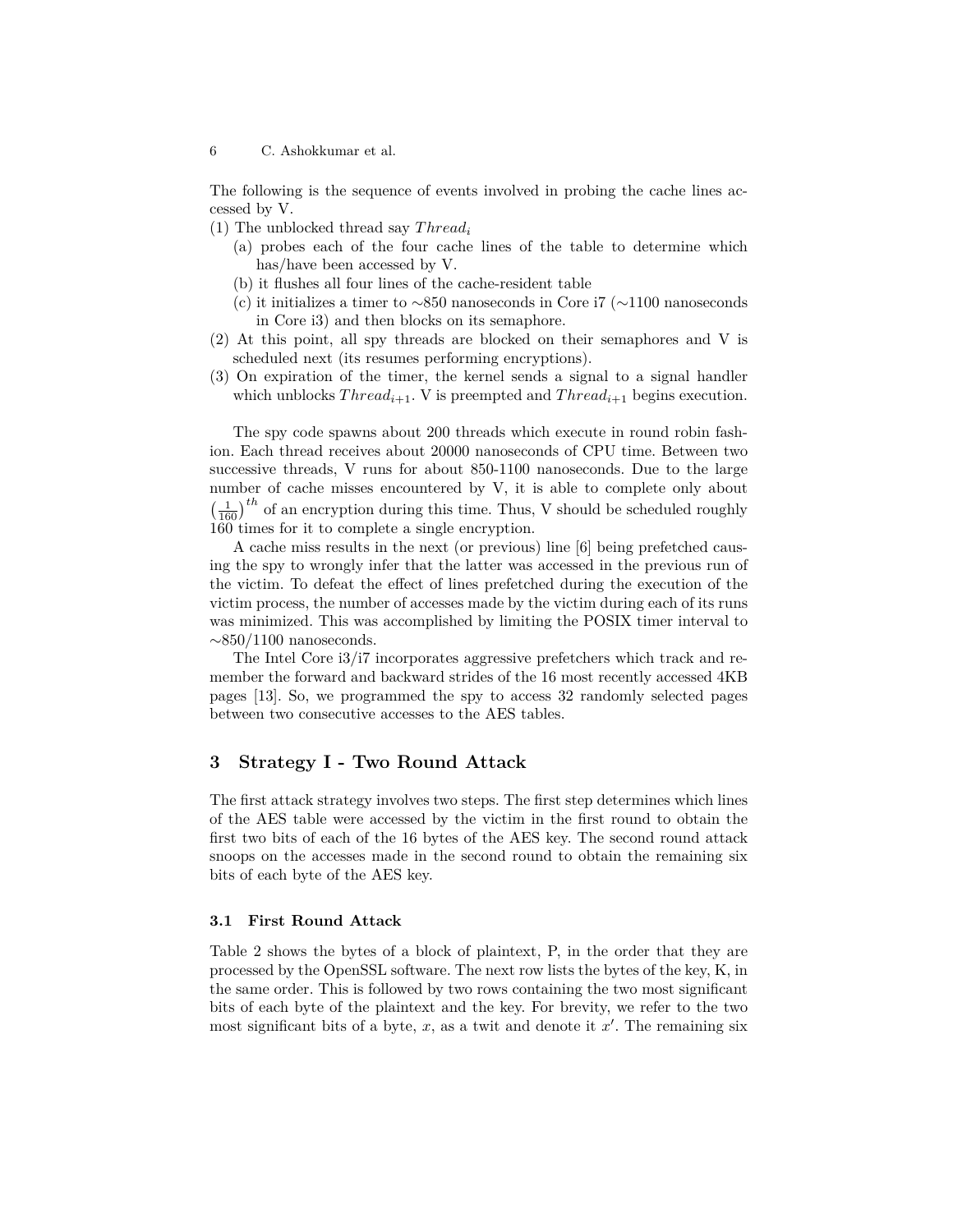bits of the byte are denoted *x ′′* .

The sequence of cache line numbers accessed during the first round (R1) of encryption is shown in the sixth row and is the XOR of the corresponding twits of P and K. The sequence of cache line numbers accessed in Round 2  $(R2)$  is shown in the last row.

A spy thread attempts to infer the line or lines of the AES table accessed

| $\frac{1}{2}$ and $\frac{1}{2}$ and $\frac{1}{2}$ and $\frac{1}{2}$ and $\frac{1}{2}$ and $\frac{1}{2}$ and $\frac{1}{2}$ and $\frac{1}{2}$ and $\frac{1}{2}$ |                  |    |    |                 |                   |                 |                |                |                |        |                   |    |    |    |                |                   |
|---------------------------------------------------------------------------------------------------------------------------------------------------------------|------------------|----|----|-----------------|-------------------|-----------------|----------------|----------------|----------------|--------|-------------------|----|----|----|----------------|-------------------|
| Position                                                                                                                                                      | 0                | 5  | 10 | 15              | 4                 | 9               | 14             | 3              | 8              | 13     | $\overline{2}$    |    | 12 |    | 6              | 11                |
| P                                                                                                                                                             | B3               | C9 | 8D | 23              | F9                | B6 <sup>1</sup> | C <sub>5</sub> | 82             | CA             | 6F     | 18                | E4 | 80 | 53 | 4C             | D5                |
| Κ                                                                                                                                                             | 9Α               | 15 | E6 | A7              | 46                | 58              | $_{\rm F0}$    | 07             | B7             | 63     | AE                | 3C | D9 | 4Α | 29             | 71                |
| $p_i$                                                                                                                                                         | 10               | 11 | 10 | 00 <sup>1</sup> | 11                | 10              | 11             | 10             | 11             | 01     | 00                | 11 | 10 | 01 | 01             | 11                |
| $k_i'$                                                                                                                                                        | 10               | 00 | 11 | 10              | 01                | 01              | 11             | 00             | 10             | 01     | 10                | 00 | 11 | 01 | 00             | 01                |
| $p_i' \oplus k_i'$                                                                                                                                            | 00               | 11 | 01 | 10              | 10                | 11              | 00             | 10             | 01             | $00\,$ | 10                | 11 | 01 | 00 | 01             | 10                |
| $(R1 \text{ access})$                                                                                                                                         | $\left(0\right)$ |    |    | $^{\prime}2)$   | $\left( 2\right)$ | (3)             | 0)             | $^{\prime}2$   | (1             | 0      | $\left( 2\right)$ | ΄3 |    | Ό  |                | $\left( 2\right)$ |
| $R2$ access                                                                                                                                                   | 0                |    | 2  | 3               | $\overline{2}$    | $\overline{2}$  | 3              | $\overline{2}$ | $\overline{2}$ |        | $\overline{2}$    | 0  | 0  | 3  | $\overline{2}$ | $\theta$          |

Table 2: Plaintext, Key and Cache Accesses (First Two Rounds)

by V during its previous run. Table 3 indicates that the first 20 threads observe all four lines accessed. Lines 0, 1 and 2 are reported as accessed by the next two scheduled threads while only lines 1 and 2 are reported as accessed by the next thread and so on.  $(L_1 = \{0,1,2,3\}, L_2 = \{0,1,2\}$  and  $L_3 = \{1,2\})$ . In virtually all of our measurements,  $|L_1| = 4$ ,  $|L_2| = 3$ ,  $|L_3| = 2$ , and  $|L_4| = 1$ . Also,  $L_1$  *⊃*  $L_2$  *⊃*  $L_3$  *⊃*  $L_4$ . Another observation is that the cardinalities of the  $L_i$ 's exhibit a periodicity which helps identify the end of a round and the beginning of the next round.

The OpenSSL software prefetches all four lines of the S-Box table at the start of each round. Hence the first thread scheduled in a round sees all four lines accessed. A spy thread flushes all four lines of the table before it is blocked. Further, the design of the spy code ensures that a run of the victim is sufficiently small so that only one or two lines are accessed. Yet, the next scheduled thread and indeed many more also see all four lines accessed. This is attributed to the out of order execution in modern processors.

When a cache miss occurs, the execution of the instruction causing the miss is suspended. To maximize CPU utilization, the processor looks for an opportunity to execute instructions further upstream from the stalled instruction. Some of those instructions also cause a cache miss due to the need to access cache lines flushed out by the previously executing spy thread. So, at a given point in time there could be several outstanding requests for data transfer from main memory to cache. While these requests are being serviced, the victim is suddenly preempted. This causes the next spy thread to see more table accesses made during the previous run than were actually consumed during that run.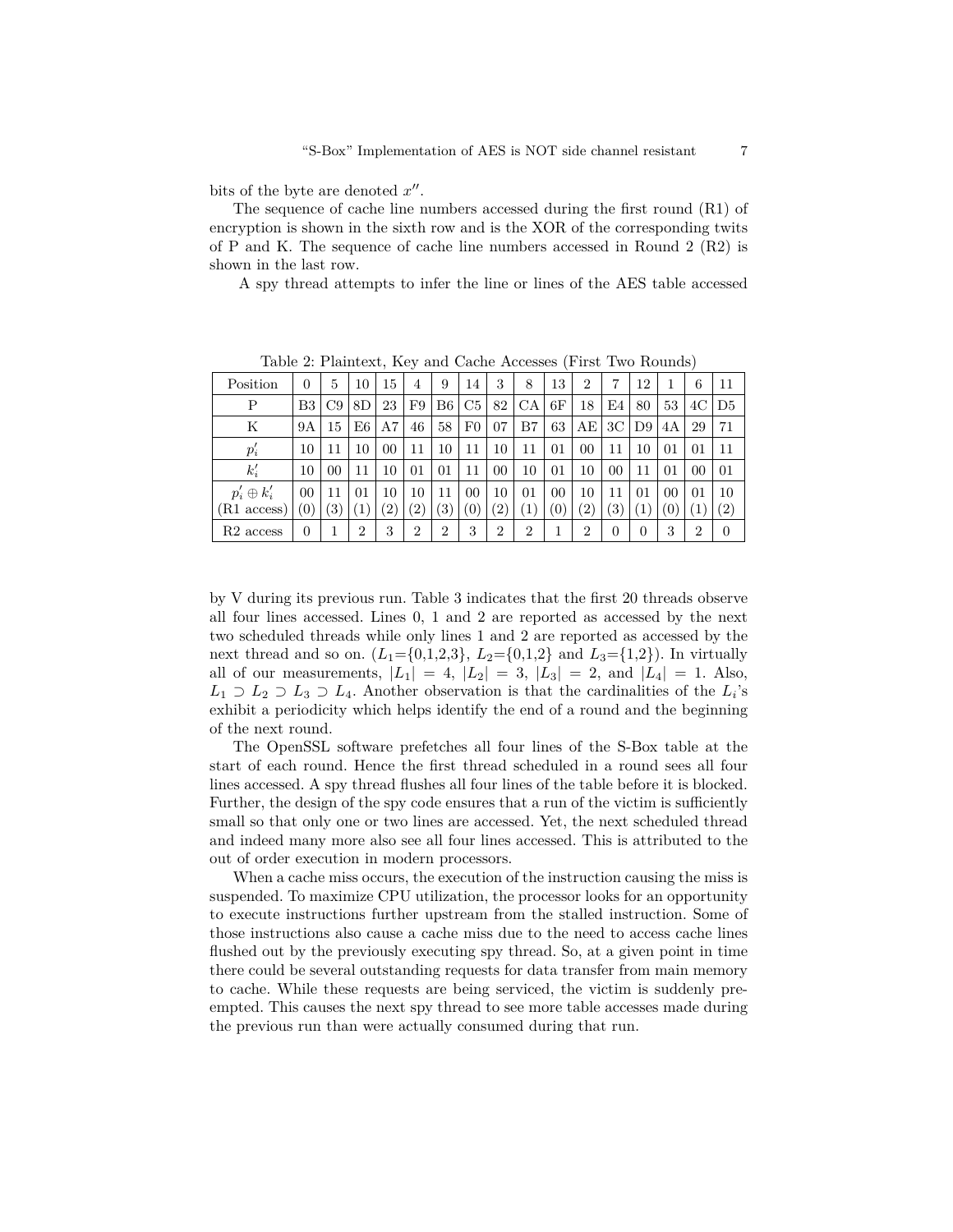| Round          | Sets of cache lines accessed | Count (number of times)   |
|----------------|------------------------------|---------------------------|
| (i)            | (as reported by spy threads) | same accesses reported by |
|                |                              | successive spy threads)   |
| 1              | $L_1 = [0, 1, 2, 3]$         | 20                        |
| 1              | $L_2 = [0, 1, 2]$            | $\overline{2}$            |
| 1              | $L_3 = [1, 2]$               | 1                         |
| 1              | $L_4 = [2]$                  | 1                         |
| $\overline{2}$ | $L_5 = [0, 1, 2, 3]$         | 12                        |
| $\overline{2}$ | $L_6 = [0, 1, 2]$            | $\overline{2}$            |
| $\overline{2}$ | $L_7 = [0, 1]$               | 1                         |
| $\overline{2}$ | $L_8 = [0]$                  | 1                         |
| 3              | $L_9 = [0, 1, 2, 3]$         | 8                         |
| 3              | $L_{10} = [0, 2, 3]$         | 1                         |
|                |                              |                           |

Table 3: Cache Lines Accessed as reported by spy

During the execution of a round, 16 byte-sized table elements are first accessed and loaded into the CPU registers. This is followed by a computation phase wherein field multiplications and additions involved in the MixColumn step are performed. Consider the last access to an element in a round. As before, while this element is being fetched, the processor attempts to execute instructions upstream from the current instruction. These instructions involve only computation, not memory access. So the spy thread scheduled next sees a solitary access to the table  $(|L_4| = 1)$ . So the last (or last few) accesses in a round will be unambiguously reported by spy threads but there exists considerable ambiguity in identifying the lines accessed early on in each round.

The goal of the First Round Attack is to deduce the twit of each byte of the AES key. For this purpose, we need the complete set of cache line accesses. However, as shown in Table 3, successive spy threads report that all four lines have been accessed - in effect revealing no useful information about the first eight or so accesses. We next devise a strategy whereby we can still obtain the twits of all 16 bytes of the AES key.

Starting with a random block of plaintext, we construct a set of 16 blocks such that the encryption of the  $i^{th}$  block results in all of the last  $i$  cache accesses to the same line of the lookup table. From the line number of the  $(i-1)$ <sup>th</sup> access, the twit of the  $(i-1)^{th}$  byte of the AES key is obtained and the next block of plaintext to be encrypted is crafted. We exemplify our approach with the same initial random plaintext and random key from Table 2.

Table 4 shows the cache access patterns as reported by the spy during an encryption of successive blocks of plaintext. The first row shows that the last access is to line 2  $(l_1 = 2)$ . The twit of eleventh byte of the key is computed as  $k'_{11} = p'_{11} \oplus l_1 = 11 \oplus 10 = 01$ . We wish all accesses to be eventually to line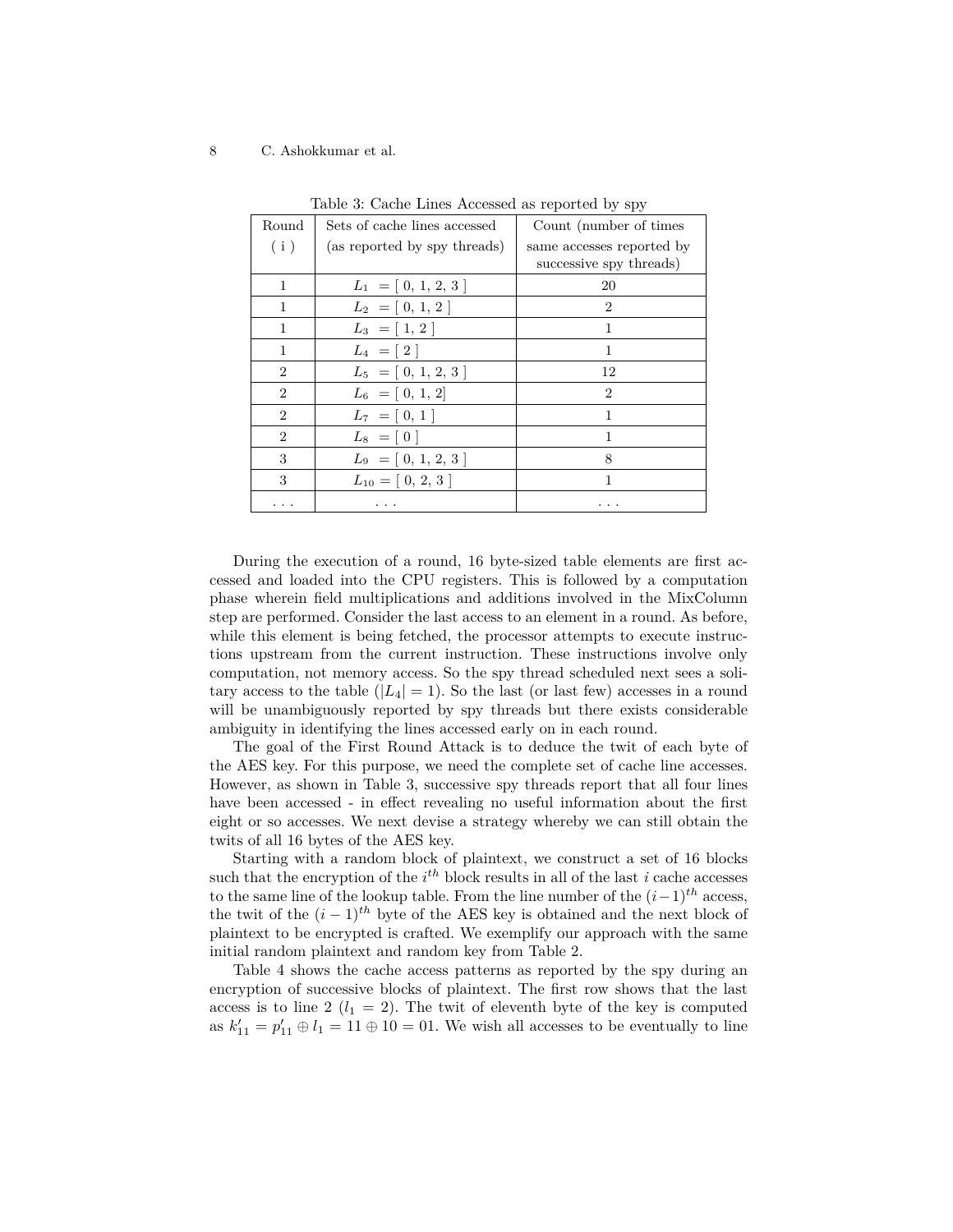$3<sup>1</sup>$ . For this purpose, we modify the twit of eleventh byte of the plaintext to  $\pi'_{11} = k'_{11} \oplus 11 = 01 \oplus 11 = 10.$ 

Row 2 shows the access pattern during encryption of the modified plaintext.

| Row            | <b>Byte</b>    | Access pattern                                  | Computed                 | New value                 |
|----------------|----------------|-------------------------------------------------|--------------------------|---------------------------|
| num-           | position in    | reported by                                     | twit of                  | of twit                   |
| ber            | plaintext      | spy                                             | $\mathrm{kev}$           | in plaintext              |
| (j)            | (i)            |                                                 | $k'_i = p'_i \oplus l_j$ | $\pi'_i = k'_i \oplus 11$ |
| 1              | 11             | $(0123)^{20}$ $(012)^2$ $(12)^1$ $(2)^1$        | $01 = 11 \oplus 10$      | $10 = 01 \oplus 11$       |
| $\overline{2}$ | 6              | $(0123)^{19}$ $(013)^3$ $(13)^1$ $(3)^1$        | $00=01\oplus 01$         | $11=00\oplus 11$          |
| 3              | $\mathbf{1}$   | $(0123)^{19}$ $(013)^{2}$ $(03)^{1}$ $(3)^{2}$  | $01=01\oplus 00$         | $10 = 01 \oplus 11$       |
| $\overline{4}$ | 12             | $(0123)^{18}$ $(123)^{1}$ $(13)^{2}$ $(3)^{3}$  | $11 = 10 \oplus 01$      | $00 = 11 \oplus 11$       |
| 5              | $\overline{7}$ | $(0123)^{15}$ $(023)^{1}$ $(23)^{1}$ $(3)^{5}$  | $00 = 11 \oplus 11$      | $11 = 00 \oplus 11$       |
| 6              | $\overline{2}$ | $(0123)^{15}$ $(023)^{1}$ $(23)^{1}$ $(3)^{5}$  | $10 = 00 \oplus 10$      | $01 = 10 \oplus 11$       |
| $\overline{7}$ | 13             | $(0123)^{16}$ $(013)^{1}$ $(03)^{1}$ $(3)^{6}$  | $01=01\oplus 00$         | $10 = 01 \oplus 11$       |
| 8              | 8              | $(0123)^{13}$ $(123)^{1}$ $(13)^{1}$ $(3)^{7}$  | $10 = 11 \oplus 01$      | $01=10\oplus 11$          |
| 9              | 3              | $(0123)^{11}$ $(023)^{4}$ $(23)^{1}$ $(3)^{8}$  | $00 = 10 \oplus 10$      | $11 = 00 \oplus 11$       |
| 10             | 14             | $(0123)^{12}$ $(023)^{2}$ $(03)^{2}$ $(3)^{9}$  | $11 = 11 \oplus 00$      | $00=11\oplus 11$          |
| 11             | 9              | $(0123)^{12}$ $(023)^{2}$ $(03)^{2}$ $(3)^{11}$ | $01 = 10 \oplus 11$      | $10 = 01 \oplus 11$       |
| 12             | $\overline{4}$ | $(0123)^{12}$ $(023)^{2}$ $(23)^{2}$ $(3)^{11}$ | $01=11\oplus 10$         | $10 = 01 \oplus 11$       |
| 13             | 15             | $(0123)^8$ $(123)^2$ $(23)^1$ $(3)^{12}$        | $10=00\oplus 10$         | $01 = 10 \oplus 11$       |
| 14             | 10             | $(0123)^7$ $(013)^2$ $(13)^2$ $(3)^{13}$        | $11 = 10 \oplus 01$      | $00 = 11 \oplus 11$       |
| 15             | $\overline{5}$ | $(0123)^4$ $(023)^2$ $(03)^3$ $(3)^{15}$        | $00 = 11 \oplus 11$      | $11 = 00 \oplus 11$       |
| 16             | $\theta$       | $(0123)^4$ $(023)^2$ $(03)^3$ $(3)^{15}$        | $10 = 10 \oplus 00$      | $01 = 10 \oplus 11$       |

Table 4: Adaptively Choosing Plaintext for Round 1 Attack

The last access is to line 3 (as desired) but the  $2^{nd}$  last access is to line 1 ( $l_2 = 1$ ). Row 2 shows the derivation of  $k'_6$  and the value of  $\pi'_6$  (the new twit value of  $p_6$ ).

As shown in Table 4, each successive plaintext is chosen so that the number of accesses to the last cache line within a row increases with row number. The twits of all 16 bytes of the key are obtained with fewer than 16 blocks of plaintext and encryptions. In practice, however, this may not be the case. Experimental error could cause an unexpected pattern to occur. In that event, we rollback and proceed from an earlier row. On average, roughly 6 errors occur per sample. Overall, we require approximately 15 distinct plaintexts to obtain the twits

 $1$  When we targeted lines 0, 1 or 2, we observed that lines 1, 2 or 3 respectively would be prefetched by the hardware causing ambiguity. But, when we targeted line 3, we noticed that line 4 was prefetched. That, however did not affect our results since line 4 is not part of the lookup table.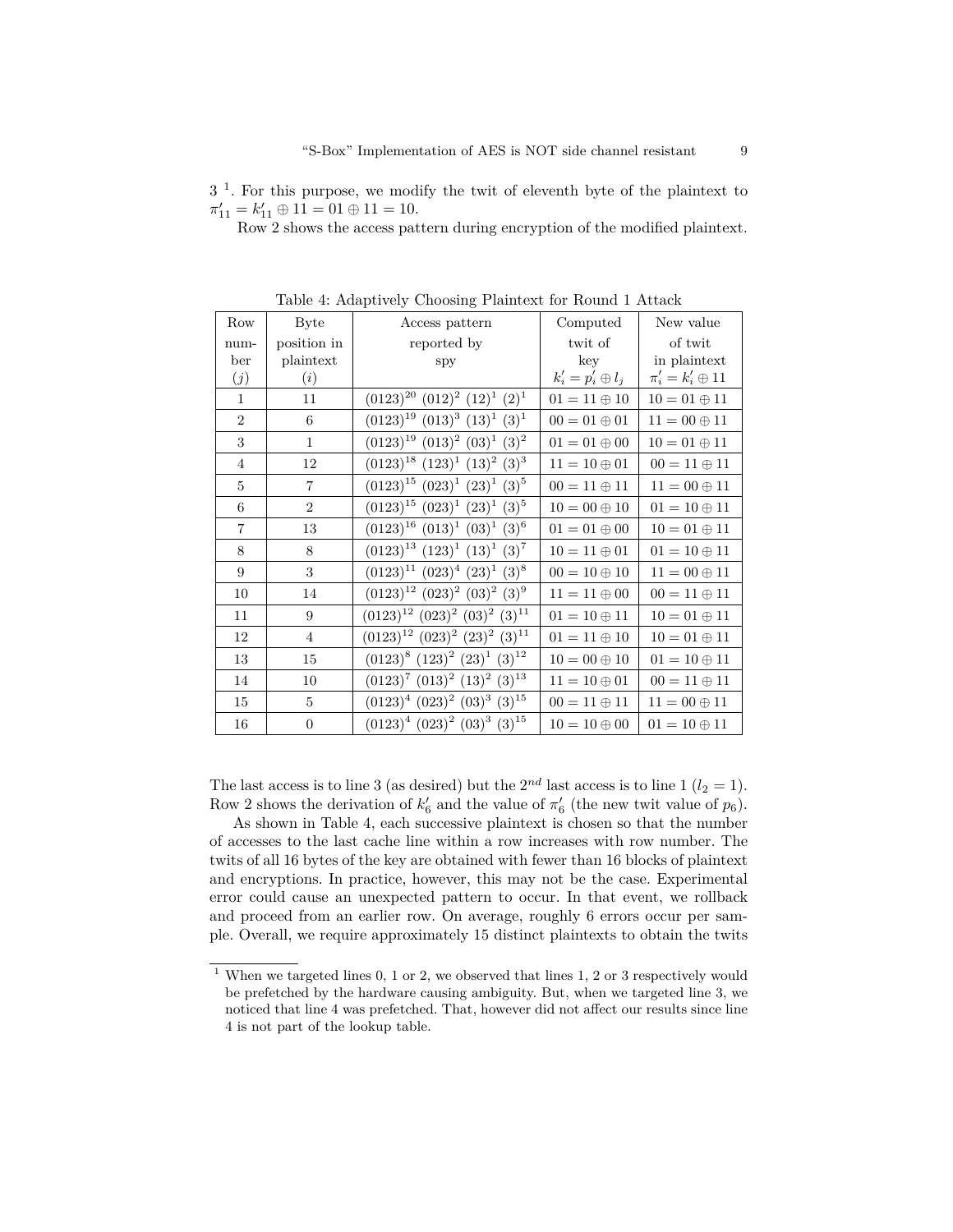of each of the 16 key bytes. Due to the rollbacks, the number of encryptions performed is about 21*.*5 on average per sample.

#### **3.2 Second Round Attack**

**Algorithm and Description** Inputs to a round expressed as a  $4 \times 4$  byte matrix are indices to the AES table (S-Box). This matrix is also the output of the previous round. Based on the transformations that the state array undergoes in the first round, we can relate each element of the input of the second round to bytes of the plaintext and key.

Given that it is easiest to identify the line accesses made at the end of a round, we focus on expressions for the indices of the last 4 table accesses, i.e.,  $x_{11}^{(2)}$ ,  $x_6^{(2)}$ ,  $x_1^{(2)}$  and  $x_{12}^{(2)}$  (Equations 1-4). Collectively, these equations involve all 16 bytes of the AES key. The known variables on the RHS of these equations are bytes of the plaintext and twits of the bytes of the AES key. The first two bits of the table index (LHS) comprise the cache line number obtained (with some ambiguity) from the spy input.

$$
x_{11}^{(2)} = 03 \bullet s(p_8 \oplus k_8) \oplus 01 \bullet s(p_{13} \oplus k_{13}) \oplus 01 \bullet s(p_2 \oplus k_2)
$$
  

$$
\oplus 02 \bullet s(p_7 \oplus k_7) \oplus s(k_{12}) \oplus k_3 \oplus k_7 \oplus k_{11}
$$
 (1)

$$
x_6^{(2)} = 01 \bullet s(p_4 \oplus k_4) \oplus 01 \bullet s(p_9 \oplus k_9) \oplus 02 \bullet s(p_{14} \oplus k_{14})
$$
  

$$
\oplus 03 \bullet s(p_3 \oplus k_3) \oplus s(k_{15}) \oplus k_2 \oplus k_6
$$
 (2)

$$
x_1^{(2)} = 01 \bullet s(p_0 \oplus k_0) \oplus 02 \bullet s(p_5 \oplus k_5) \oplus 03 \bullet s(p_{10} \oplus k_{10}) \oplus 01 \bullet s(p_{15} \oplus k_{15}) \oplus s(k_{14}) \oplus k_1
$$
\n(3)

$$
x_{12}^{(2)} = 02 \bullet s(p_{12} \oplus k_{12}) \oplus 03 \bullet s(p_1 \oplus k_1) \oplus 01 \bullet s(p_6 \oplus k_6)
$$
  

$$
\oplus 01 \bullet s(p_{11} \oplus k_{11}) \oplus s(k_{13}) \oplus k_{12} \oplus k_0 \oplus k_4 \oplus k_8 \oplus 01
$$
 (4)

Our strategy is to compute the two most significant bits of the byte value of the RHS as a function of known quantities and the minimum possible number of unknown bits of the key. Algorithm 1 outlines the procedure to obtain a set of candidate keys containing the correct key with very high probability.

Algorithm 1 creates four relational schema each with five attributes. The first four attributes are the least significant six bits of different bytes of the AES key. The fifth attribute comprises the two most significant bits of the output of the S-Box applied to a byte of the key (for example  $s(k_{12})'$  in Eqn. 1). Four relations are created which are instances of the four schema. Each is populated with all possible combinations of bit values of the attributes - thus there are a total of 2 <sup>26</sup> tuples in each relation. Each tuple is associated with a score (initially zero).

For each tuple in relation *r<sup>i</sup>* and for a given plaintext, the RHS of Eqn. *i* is evaluated by substituting values from the tuple, the plaintext and bits of the key obtained from the Round 1 attack. The score of the tuple is incremented if the most significant two bits of the computed byte (RHS) matches one of the line numbers reported by the spy for the specific cache line access during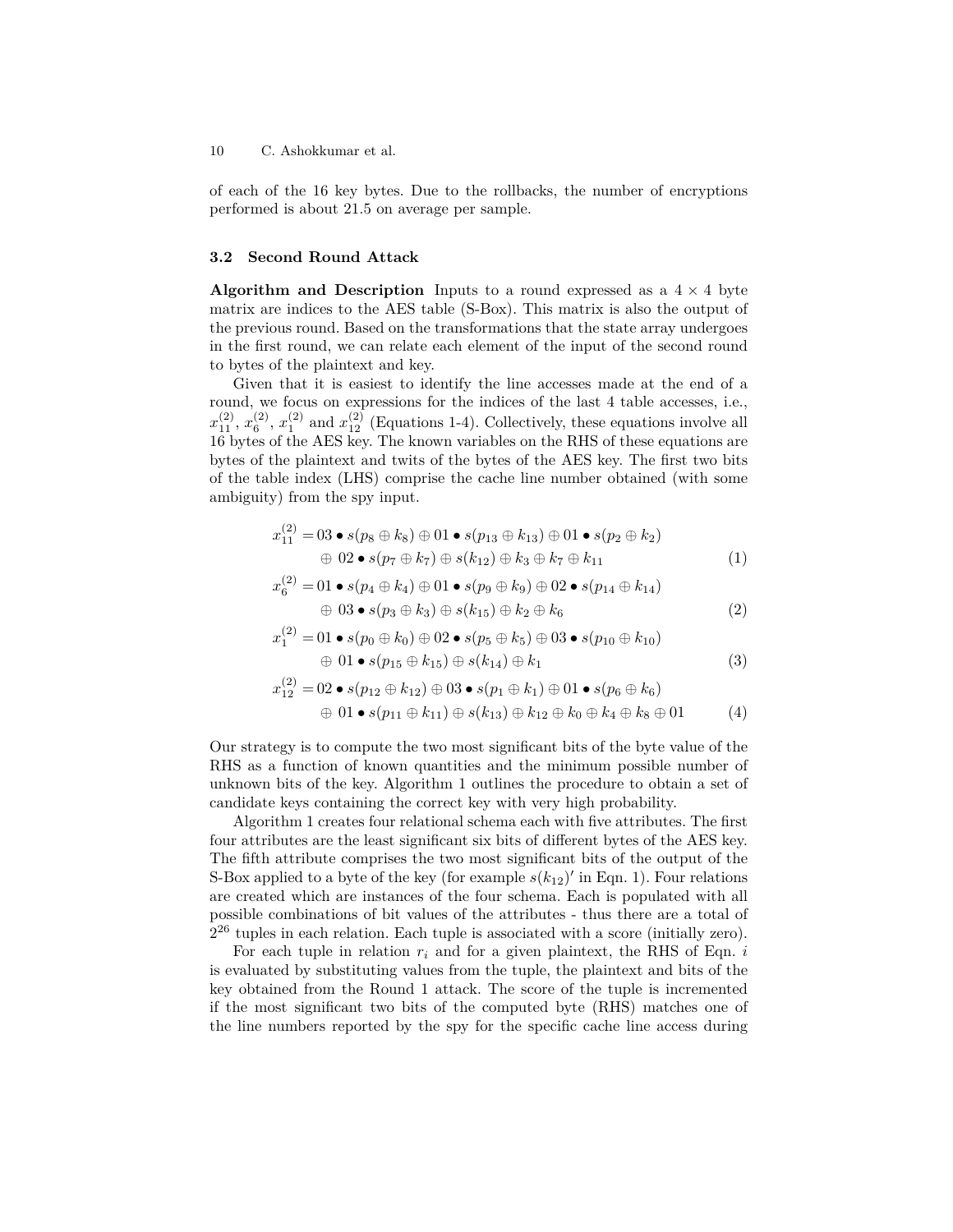"S-Box" Implementation of AES is NOT side channel resistant 11

**Algorithm 1:** Second Round Attack

```
Input: b blocks of plaintext, first two bits of each byte of AES key, last four
       cache line accesses in Round 2 of encryption of each block
Output: Correct AES key with high probability
```
#### **Initialization:**

**<sup>1</sup>** Construct 4 relational schema

 $r_1(k_8'', k_{13}'', k_2'', k_7'', s(k_{12})')$  $r_2\left(k''_4, k''_9, k''_{14}, k''_3, s(k_{15})'\right),$  $r_3\left(k_0'', k_5'', k_{10}'', k_{15}'', s(k_{14})'\right),$  $r_4\left(k_{12}'', k_{1}'', k_{6}'', k_{11}'', s(k_{13})'\right)$ 

- **2** Populate  $r_i$ ,  $1 \leq i \leq 4$  with each of the  $2^{26}$  possible values of its attributes.
- **3** Initialize four histograms,  $h_i$ ,  $1 \leq i \leq 4$  with  $2^{26}$  bins.

#### **Scoring and Elimination:**

|                              |     | 4 for each relation, $r_i$ , $1 \leq i \leq 4$ do                                                                                                                                                                                                                                                                                                                                                                                                                                                                                                         |  |  |  |  |  |  |  |  |
|------------------------------|-----|-----------------------------------------------------------------------------------------------------------------------------------------------------------------------------------------------------------------------------------------------------------------------------------------------------------------------------------------------------------------------------------------------------------------------------------------------------------------------------------------------------------------------------------------------------------|--|--|--|--|--|--|--|--|
|                              |     |                                                                                                                                                                                                                                                                                                                                                                                                                                                                                                                                                           |  |  |  |  |  |  |  |  |
|                              |     |                                                                                                                                                                                                                                                                                                                                                                                                                                                                                                                                                           |  |  |  |  |  |  |  |  |
|                              |     |                                                                                                                                                                                                                                                                                                                                                                                                                                                                                                                                                           |  |  |  |  |  |  |  |  |
|                              |     | $\begin{array}{c} \text{13} \\ \begin{array}{c} \begin{array}{c} \begin{array}{c} \begin{array}{c} \begin{array}{c} \end{array} \\ \begin{array}{c} \end{array} \\ \begin{array}{c} \end{array} \\ \begin{array}{c} \end{array} \\ \begin{array}{c} \end{array} \\ \begin{array}{c} \end{array} \\ \begin{array}{c} \end{array} \\ \begin{array}{c} \end{array} \\ \begin{array}{c} \end{array} \\ \begin{array}{c} \end{array} \\ \begin{array}{c} \end{array} \\ \begin{array}{c} \end{array} \\ \begin{array}{c} \end{array} \\ \begin{array}{c} \end$ |  |  |  |  |  |  |  |  |
|                              |     |                                                                                                                                                                                                                                                                                                                                                                                                                                                                                                                                                           |  |  |  |  |  |  |  |  |
|                              |     |                                                                                                                                                                                                                                                                                                                                                                                                                                                                                                                                                           |  |  |  |  |  |  |  |  |
|                              |     |                                                                                                                                                                                                                                                                                                                                                                                                                                                                                                                                                           |  |  |  |  |  |  |  |  |
|                              |     |                                                                                                                                                                                                                                                                                                                                                                                                                                                                                                                                                           |  |  |  |  |  |  |  |  |
|                              |     |                                                                                                                                                                                                                                                                                                                                                                                                                                                                                                                                                           |  |  |  |  |  |  |  |  |
| $\overline{12}$              | end |                                                                                                                                                                                                                                                                                                                                                                                                                                                                                                                                                           |  |  |  |  |  |  |  |  |
| 13 end                       |     |                                                                                                                                                                                                                                                                                                                                                                                                                                                                                                                                                           |  |  |  |  |  |  |  |  |
|                              |     | 14 Retain top $n_i$ scorers in each relation $r_i$ .                                                                                                                                                                                                                                                                                                                                                                                                                                                                                                      |  |  |  |  |  |  |  |  |
| Joins and Cartesian Product: |     |                                                                                                                                                                                                                                                                                                                                                                                                                                                                                                                                                           |  |  |  |  |  |  |  |  |

- **15** Perform joins  $r_1 \bowtie r_4$  and  $r_2 \bowtie r_3$ .
- **16** Construct set of candidate key values by combining a subkey value from  $r_1 \bowtie r_4$ and a subkey value from  $r_2 \bowtie r_3$ .

#### **Verification:**

**<sup>17</sup>** Use accesses reported by spy threads for rounds 3, 4 ... 10 in each plaintext to discard incorrect keys from above Cartesian product.

encryption of that plaintext. This is repeated for each tuple and for all the blocks of plaintext.

After scores are computed for all tuples in the four relations, the top *n<sup>i</sup>* tuples in relation  $r_i$  are selected. A relational join is performed on the surviving tuples between relations  $r_1$  and  $r_4$  and also between the reduced  $r_2$  and  $r_3$ . Each join output includes eight 6-bit attributes. Together, the two join outputs contain possible values of the least significant six bits of all 16 bytes of the AES key.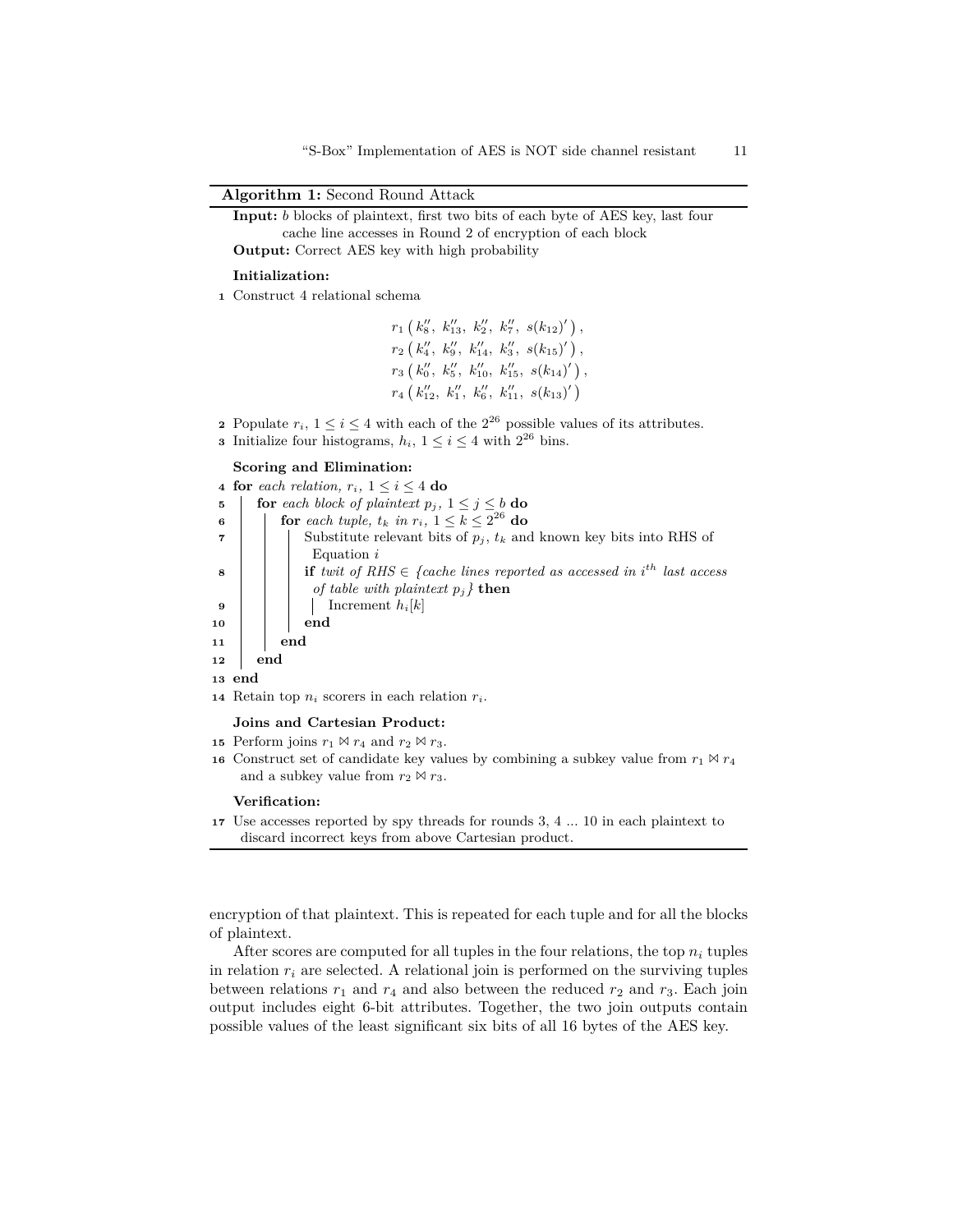|                                          | Number of blocks, b |        |        |        |        |        |        |        |  |  |
|------------------------------------------|---------------------|--------|--------|--------|--------|--------|--------|--------|--|--|
| Relation                                 | 15                  | 20     | 25     | 30     | 40     | 50     | 60     | 70     |  |  |
| $r_1$                                    | 3                   | 1.75   | 1.48   | 1.31   | 1.13   | 1.04   | 1.03   | 1.01   |  |  |
|                                          | (0.76)              | (0.83) | (0.87) | (0.89) | (0.93) | (0.96) | (0.98) | (0.99) |  |  |
| $r_2$                                    | 5.13                | 2.27   | 1.6    | 1.5    | 1.14   | 1.08   | 1.04   | 1.02   |  |  |
|                                          | (0.63)              | (0.77) | (0.84) | (0.88) | (0.93) | (0.95) | (0.97) | (0.98) |  |  |
| $r_3$                                    | 50.73               | 5.49   | 2.98   | 2.04   | 1.47   | 1.25   | 1.11   | 1.06   |  |  |
|                                          | (0.22)              | (0.42) | (0.6)  | (0.69) | (0.81) | (0.88) | (0.94) | (0.95) |  |  |
| $r_4$                                    | 1148.4              | 74.91  | 8.31   | 4.05   | 2.29   | 1.74   | 1.41   | 1.26   |  |  |
|                                          | (0.16)              | (0.18) | (0.29) | (0.42) | (0.64) | (0.76) | (0.82) | (0.86) |  |  |
| $r_1 \boxtimes r_4$                      | 287.28              | 15.74  | 1.16   | 0.76   | 0.78   | 0.83   | 0.84   | 0.88   |  |  |
|                                          | (0.14)              | (0.17) | (0.29) | (0.42) | (0.64) | (0.76) | (0.82) | (0.86) |  |  |
| $r_2 \bowtie r_3$                        | 54.6                | 1.87   | 0.9    | 0.88   | 0.88   | 0.91   | 0.94   | 0.96   |  |  |
|                                          | (0.2)               | (0.41) | (0.59) | (0.68) | (0.81) | (0.88) | (0.93) | (0.95) |  |  |
| Overall<br><b>Success</b><br>Probability | 0.06                | 0.11   | 0.25   | 0.39   | 0.62   | 0.74   | 0.81   | 0.85   |  |  |

Table 5: Average number of top scorers and success probability

Each tuple in  $r_1 \bowtie r_4$  is paired with a tuple in  $r_2 \bowtie r_3$  which, together with the bits obtained in the Round 1 attack, form a possible AES key. These potential keys are each tested for correctness by a verification program which produces a sequence of cache line numbers accessed during encryption of successive blocks of plaintext. In particular, the last two accesses in rounds 3-10 are matched against those provided by the spy. The correct key will be inferred because only in that case will the inputs provided by the spy match those provided by the verification program in all/most cases.

The join predicate is actually the conjunction of two sub-predicates. Consider for example,  $r_1 \bowtie r_4$ . To join a tuple,  $t_1$  from  $r_1$  with a tuple,  $t_2$  from  $r_4$ , we assemble  $k_{12}$  from  $k''_{12}$  (in  $t_2$ ) and  $k'_{12}$  (from the First Round Attack). We then compute  $s(k_{12})'$  and compare it with the value of the fifth attribute in  $t_1$ . To check for a match of the second sub-predicate, compute  $s(k_{13})'$  and compare it with the value of the fifth attribute in  $t_2$ . Only if both sub-predicates are satisfied is the tuple formed by concatenating  $t_1$  and  $t_2$  included in  $r_1 \bowtie r_4$ . A similar computation is performed to compute  $r_2 \bowtie r_3$ .

**Experiments and Results** A basic strategy is to select only the top scoring tuples from each relation and perform the joins and Cartesian product on these reduced relations. Table 5 shows the overall success probability of this strategy. It also shows the number of subkeys with the top score in each relation  $r_i$ , 1 *≤ i ≤* 4 for different number of plaintexts, *b* encrypted with the same key. The reported results are averaged over 1000 samples. The numbers in parentheses represent the probability that the correct subkey appears in the set of top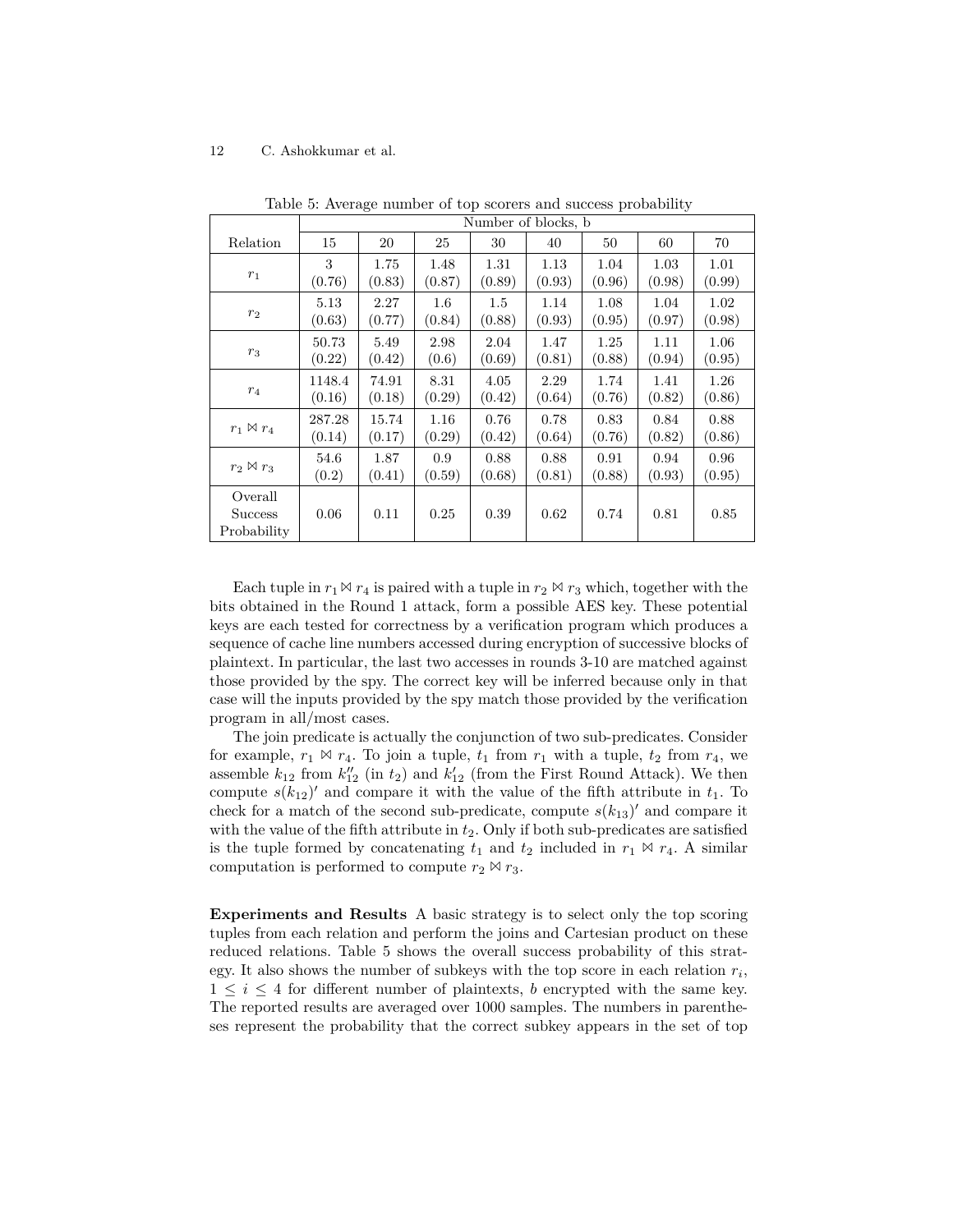scorers.

The number of top scorers is highest in *r*<sup>4</sup> across all values of *b*. In each relation, the number of top scorers decreases with increasing *b*. Also, the probability of netting the correct key in the set of top scorers increases with *b*. Thus it is mostly possible to find the correct subkeys in  $r_1$  and  $r_2$  with only about 30 blocks of plaintext but it requires about 50 and 70 plaintexts respectively to harvest the correct subkeys from  $r_3$  and  $r_4$ .

After picking the top scorers in  $r_1$  and  $r_4$ , we found that  $r_1 \bowtie r_4$  returned zero tuples in some samples (Table 5 shows that the cardinality of  $r_1 \bowtie r_4$  is less than 1 for  $b = 30, 40, \ldots$ ). Another interesting observation is that the probability of the correct subkey appearing in the set of top scores is close to the overall success probability and hence is the key factor in the overall success of obtaining the complete AES key.

The probability of successfully retrieving the AES key is directly related to the quality of inputs provided by the spy threads. False positives (spurious cache line accesses) and false negatives (failing to report the correct line accesses) both, have a detrimental effect. Further, the above strategy of selecting subkeys with the top scores yields very limited success. To improve the success probability of finding the correct key, we should include many more subkeys especially from *r*4.

The false positive and false negative rates are dependent on noise-induced experimental error and a host of design parameters such as the number of spy threads and the timer setting (Section 2). The model presented next provides insight into the dependence of success probability on false positive/false negative rate and also on  $n_i$  - the number of top-ranking subkeys collected from each relation  $r_i$  (prior to the join).

Let  $X_c$  and  $X_{in}^{(k)}$ ,  $1 \le k \le s-1$ ,  $s = 2^{26}$ , respectively denote the random variables associated with the scores of the correct and incorrect subkey values and let  $p_c$  and  $p_{in}$  denote their respective success probabilities. These variables are binomially distributed, i.e.,  $X_c \sim B(p_c, b)$  and  $X_{in}^{(k)} \sim B(p_{in}, b)$ ,  $1 \leq k \leq s - 1$ where *b* is the number blocks of plaintexts used.

Let  $f_n^{(i)}$ ,  $f_p^{(i)}$  respectively denote the experimentally determined average rates of false negatives and false positives corresponding to Eqn. *i*. Where understood, we drop the superscript for brevity. The rate of false negatives may be interpreted as the probability of occurrence of a false negative. The occurrence of a false negative and the correct subkey receiving a boost are events that are complements of each other. Hence,

$$
p_c = 1 - f_n \tag{5}
$$

Each line number reported by the spy contributes to an increase by 1 of the scores of roughly 25% of the incorrect subkeys (since the number of cache line numbers is 4). In the event of a false negative, the number of reported accesses on average is  $f_p$  while it is  $f_p + 1$  in the absence of a false negative. So,

$$
p_{in} = f_n\left(\frac{f_p}{4}\right) + (1 - f_n)\left(\frac{1 + f_p}{4}\right)
$$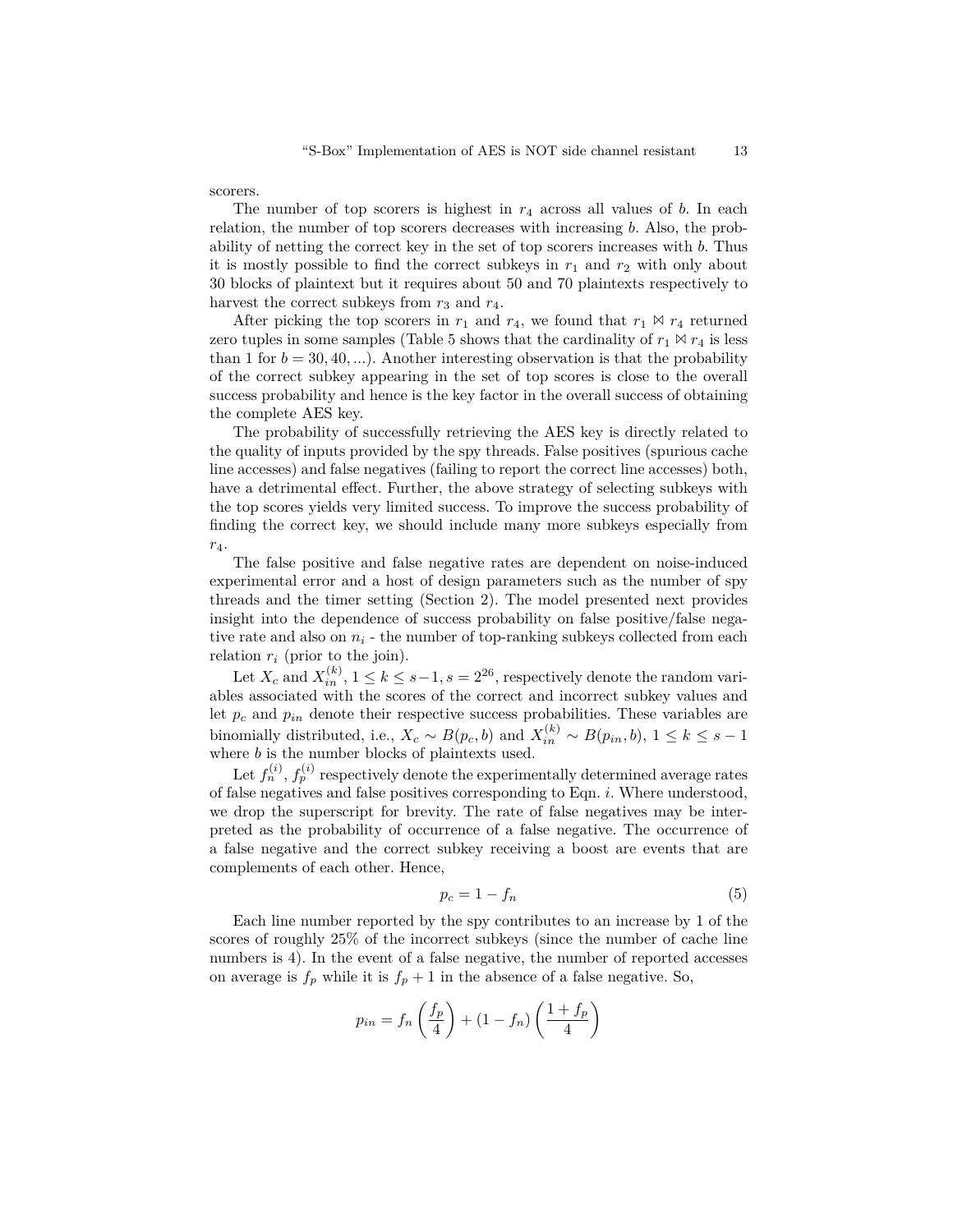$$
p_{in} = \frac{1 + f_p - f_n}{4} \tag{6}
$$

In Algorithm 1, we pick the top  $n_i$  scorers. We are interested in the probability of the correct subkey being one among the top  $n_i$  scorers. This is equivalent to having, at least  $s - n_i$  incorrect subkeys scoring less than the correct subkey. Let  $Y_{in}^{(k)}$  denote the random variable associated with the score of  $k^{th}$  lowest scorer among incorrect subkey values. So,

$$
Y_{in}^{(1)} \le Y_{in}^{(2)} \le \cdots \le Y_{in}^{(k)} \le \cdots \le Y_{in}^{(s-1)}
$$

 $Y_{in}^{(1)}$ ,  $Y_{in}^{(2)}$ , ...,  $Y_{in}^{(k)}$ , ...,  $Y_{in}^{(s-1)}$  are called order statistics of  $X_{in}^{(1)}$ ,  $X_{in}^{(2)}$ , ...,  $X_{in}^{(k)}$ , …,  $X_{in}^{(s-1)}$ . The following result from order statistics is used in our model.

**Lemma 1:** Let  $X^{(1)}$ , …,  $X^{(s-1)}$  be  $s-1$  random samples from a discrete distribution with cumulative mass function,  $F_X(n) = P(X \le n) = P_n$ . Let  $Y^{(1)}$ , ..., *Y*<sup>(*s*−1)</sup> denote the order statistics of the sample. Then,

$$
P(Y^{(j)} \le n) = \sum_{k=j}^{s-1} {s-1 \choose k} P_n^k (1 - P_n)^{s-1-k}
$$

To have the correct subkey value among top  $n_i$  scorers when  $X_c = n + 1$ , we should have  $Y_{in}^{(s-n_i)} \leq n$ . So, the probability of the correct subkey value being among *n<sup>i</sup>* top scorers is

$$
\sum_{n=0}^{b-1} \left\{ \mathsf{P}(X_c = n+1) \times \mathsf{P}(Y_{in}^{(s-n_i)} \le n) \right\}
$$

Substituting from Lemma 1 into above expression yields the following.

**Theorem 1:** After scoring  $s = 2^{26}$  candidate subkey values using *b* blocks of plaintext, the probability of the correct subkey ending up as one of the top  $n_i$ scorers is

$$
\sum_{n=0}^{b-1} \left\{ P(X_c = n+1) \times \left[ \sum_{k=s-n_i}^{s-1} {s-1 \choose k} P_n^k (1-P_n)^{s-1-k} \right] \right\}
$$

where  $P_n = P(X_{in} \leq n)$ .

Success in finding the correct key is limited by the difficulty in finding the correct subkey in  $r_4$ . So we studied the effect of  $f_n^{(4)}$ ,  $f_p^{(4)}$  and  $n_4$  on the success probability of the latter. We generated 1000 samples - each sample comprises a random key and 100 randomly generated blocks of plaintext. We created two subsets of samples using only the first 25 blocks for each sample. Each sample in the first had resulted in success when  $n_4 = 100$  and each sample in the second resulted in success when  $n_4 = 10000$  but failed when  $n_4 = 100$ . The average values of  $f_n^{(4)}$  for the subsets were 0.08 and 0.18 respectively while the average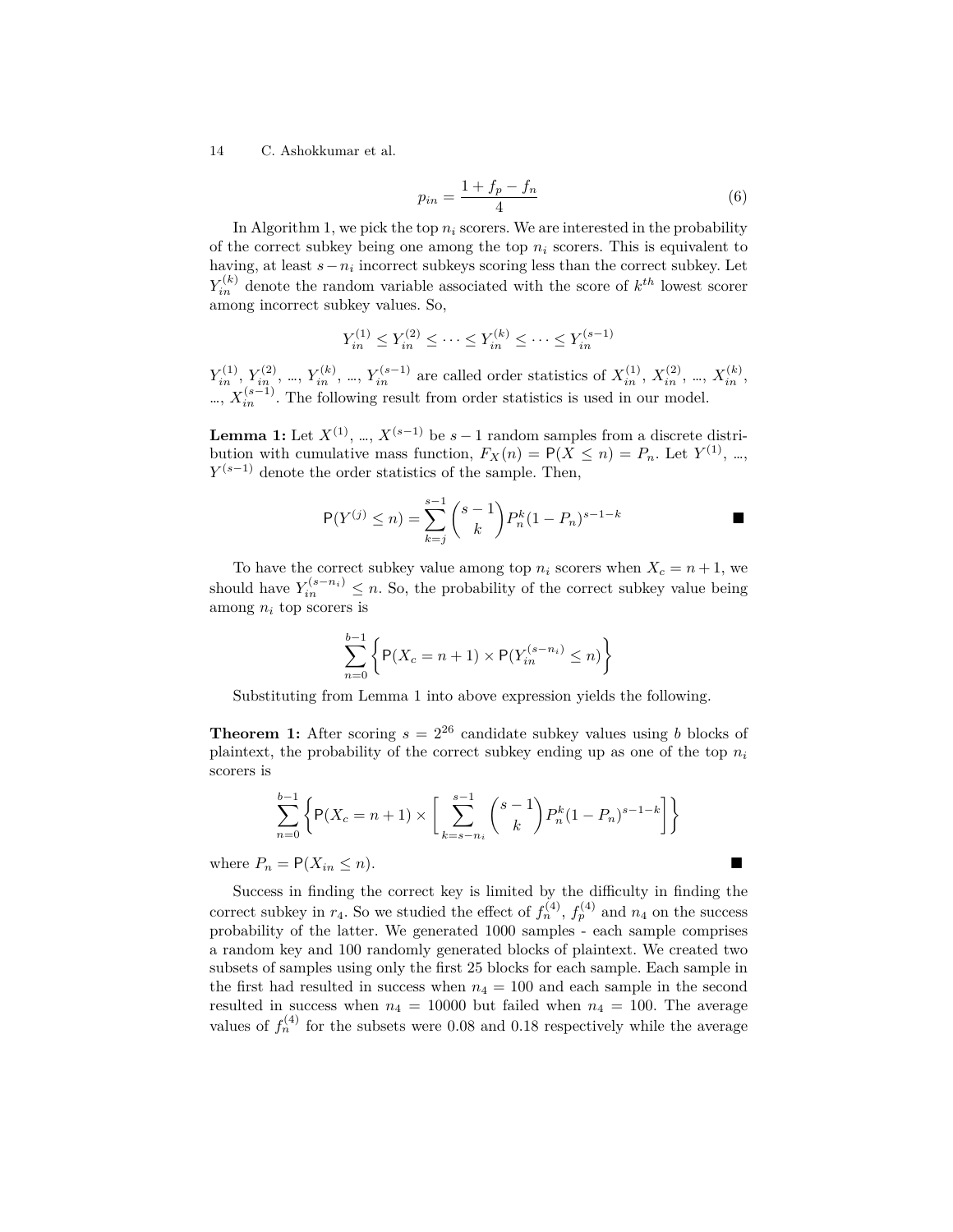

Fig. 1: Variation of success probability in  $r_4$  with  $f_n^{(4)}$ ,  $f_p^{(4)}$  and  $n_4$  at  $b=25$ 

values of  $f_p^{(4)}$  were 0.81 and 0.94 respectively. Based on the analytical model, success probability versus  $n_4$  for each set of false positive and false negative rates was plotted (Fig. 1).

To obtain a reasonable subset of samples with low  $f_n^{(4)}$ , we selected samples with  $f_n^{(4)}$  between 0.04 and 0.12 (average value  $= 0.08$ ). Our preliminary findings indicated that the success probability is not highly co-related with  $f_p^{(4)}$ , so it was not used as a filter in selecting the subset. We plotted the number of samples resulting in success with *n*<sup>4</sup> equal to each value on the X-Axis of the Figure 1. A similar plot was obtained for samples with  $f_n^{(4)}$  in the higher range between 0.16 and 0.24. As shown in Figure 1, the graphs for the two subsets are well separated with a close match between model and experimental results. The model estimates tend to be generally conservative and especially so in the case of higher false negatives at higher values of *n*4.

We conducted a limited investigation on the effect of individual success probabilities (in  $r_1, r_2, r_3, r_4$ ) on the overall success probability. To achieve individual success probability = 0.9 for each  $r_i$ , at  $b = 30$  we required  $n_1 = n_2 = 10$ ,  $n_3$  $= 10<sup>3</sup>$  and  $n_4 = 10<sup>5</sup>$  (Figure 2a). For these values, we succeeded in retrieving the correct key in about 80% of 1000 samples under consideration. This overall success probability is considerably higher than if the successes in the four relations were independently distributed. In the latter case, the success probability would have been  $(0.9)^4$  or 65%. This is explained by the observation that the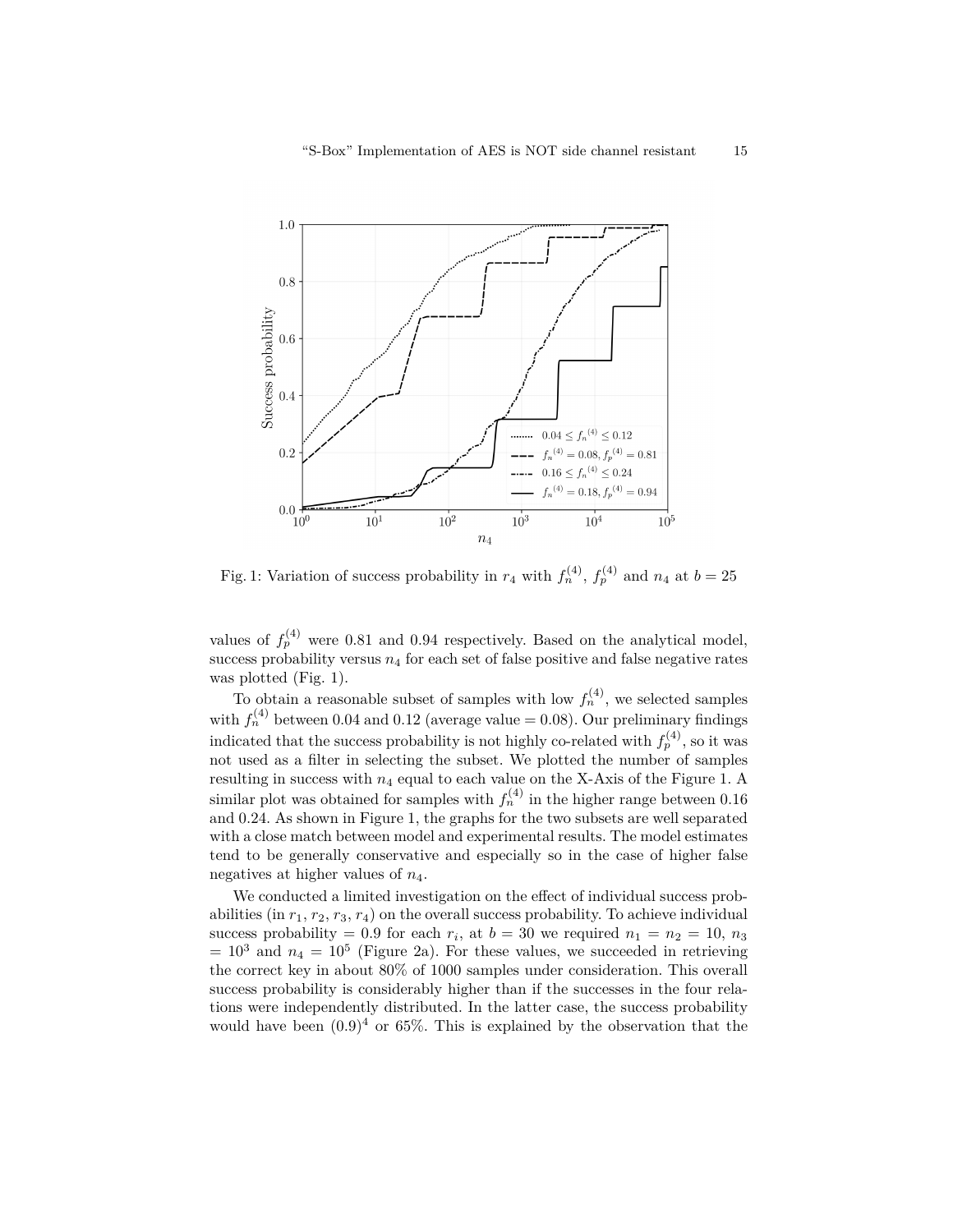

Fig. 2: Variation of success probability in  $r_i$  with  $n_i$  for 30, 40 blocks

false negatives (and false positives) in the four relations are co-related across a large number of samples. For  $b = 40$  and with the same choice of  $n_i$  values (Figure 2b), the overall success probability is about 90%.

# **4 Strategy II - Single Round Attack**

The next attack is both simpler and more realistic compared to the attack of the previous section. It is simpler because it relies on the cache line accesses occurring in only the second round of encryption and that too only the last four accesses. It is more realistic since it obviates the need to craft plaintext based on cache accesses made during encryption of the previous block of plaintext.

As in Strategy I, we create four relations, each with five attributes. However, unlike the Round 2 Attack in Strategy I, we need to determine all eight bits (not just six) of each byte of the AES key. So the relational schema employed are

$$
r_1(k_8, k_{13}, k_2, k_7, a_1), \quad a_1 = (s(k_{12}) \oplus k_3 \oplus k_7 \oplus k_{11})'
$$
  
\n
$$
r_2(k_4, k_9, k_{14}, k_3, a_2), \quad a_2 = (s(k_{15}) \oplus k_2 \oplus k_6)'
$$
  
\n
$$
r_3(k_0, k_5, k_{10}, k_{15}, a_3), \quad a_3 = (s(k_{14}) \oplus k_1)'
$$
  
\n
$$
r_4(k_{12}, k_1, k_6, k_{11}, a_4), \quad a_4 = (s(k_{13}) \oplus k_{12} \oplus k_0 \oplus k_4 \oplus k_8 \oplus 01)'
$$

The initial number of the tuples in each relation is now  $2^{34}$  (unlike  $2^{26}$  in Round 2 of Approach I). Otherwise, the steps in this approach are very similar to those of Algorithm 1.

We generated a total of 145 samples. An experiment involved scoring the  $2^{34}$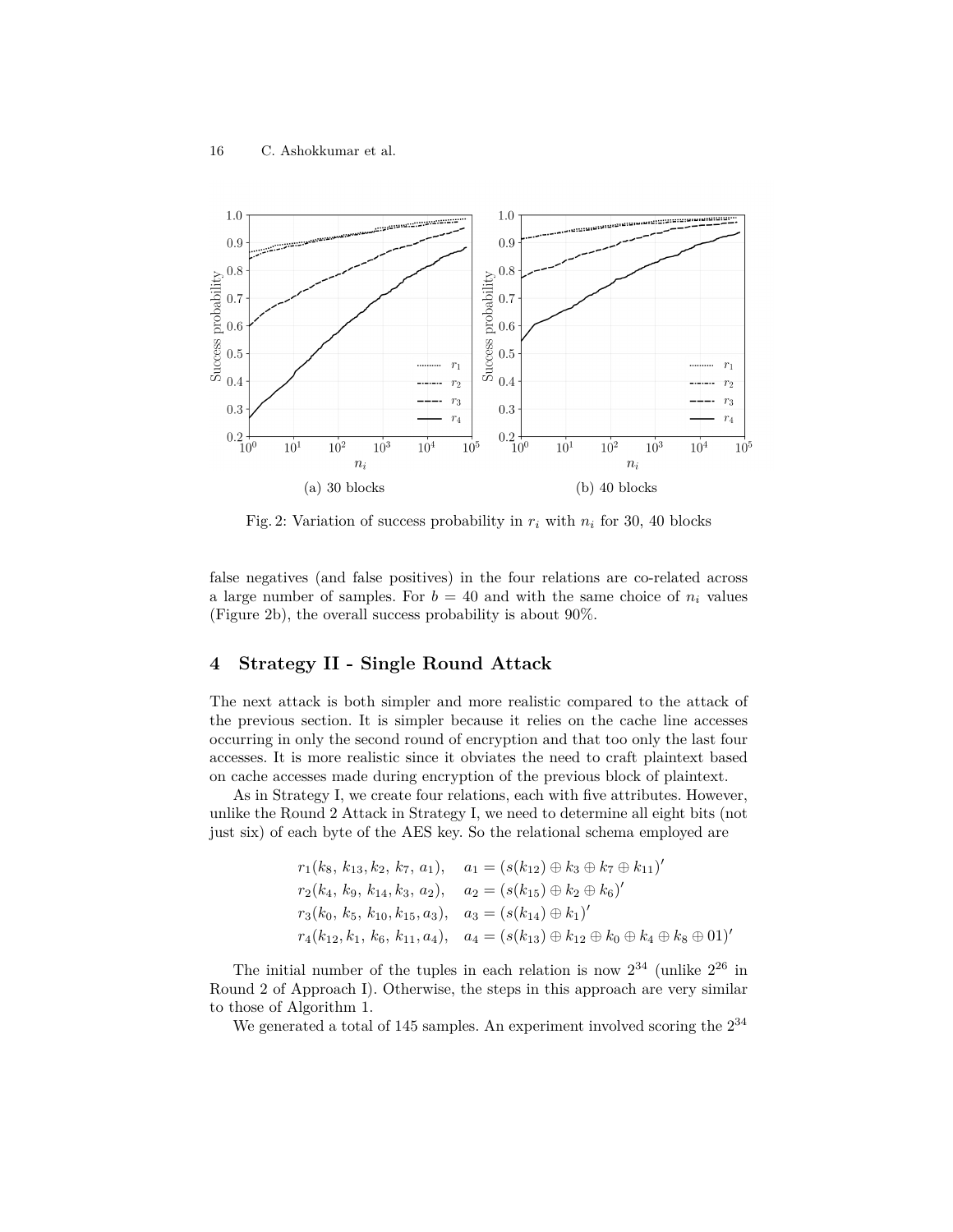tuples in each relation for varying number of plaintexts. Figure 3a and 3b respectively show plots of the rank of the correct subkey in  $r_3$  and  $r_4$  as a function of the number of blocks of plaintext used (for 6 samples).

With 40 blocks, individual success probability of 0*.*9 is achieved in each relation, with  $n_1 = n_2 = 1$ ,  $n_3 = 10^3$ ,  $n_4 = 10^6$ . The overall success probability at these values is around 0.85. With the same choice of  $n_i$  values but with 50 blocks, overall success probability increases to 0*.*9.

In this strategy, the "Joins and Cartesian Product" step is slightly different from Algorithm 1. Due to the nature of the fifth attribute in relations considered, the join predicate is the conjunction of four sub-predicates. Each sub-predicate checks for the equality of two twits where the first twit is the fifth attribute of a tuple. To illustrate the computation of say, the second sub-predicate, consider joining four tuples  $t_1$ ,  $t_2$ ,  $t_3$  and  $t_4$  from  $r_1$ ,  $r_2$ ,  $r_3$  and  $r_4$  respectively. The expression  $s(k_{15}) \oplus k_2 \oplus k_6$  is computed using the value of  $k_{15}$  in  $t_3$ ,  $k_2$  in  $t_1$  and  $k<sub>6</sub>$  in  $t<sub>4</sub>$ . The two most significant bits of the result are then compared with the value of attribute,  $a_2$  in  $t_2$ . If they match, three other sub-predicates involving *a*2, *a*<sup>3</sup> and *a*<sup>4</sup> are computed. Only if all four sub-predicates are satisfied is the tuple obtained by concatenating  $t_1$ ,  $t_2$ ,  $t_3$  and  $t_4$  included in  $r_1 \bowtie r_2 \bowtie r_3 \bowtie r_4$ .

After the Scoring and Elimination step but before the join (for same choice of  $n_i$  values as above), we have  $1 \times 1 \times 10^3 \times 10^6 = 10^9 \approx 2^{30}$  candidate keys. The probability of a candidate satisfying a sub-predicate is 0*.*25, since we have four roughly equi-probable outcomes. So, on average the number of candidate keys reduces by a factor of  $2^8$  after the join involving a match on four sub-predicates. So, roughly  $2^{22}$  candidate keys survive for Verification.

In the Verification step, we compare last 2 accesses of Rounds 3-10 (8 rounds). Using this information, we can score candidate keys as earlier. Each candidate key's score starts with zero and is incremented whenever an access matches with spy reported access. For each block of plaintext, we can score a maximum of  $8 \times 2 = 16$  times. Even if we consider accesses corresponding to 10 blocks (which are already used in initial scoring), we can score each candidate key 160 times. By comparison, the maximum achievable score is considerably higher than the maximum score of, say 50, with  $r_4$  using Strategy 1 (relation size =  $2^{26}$  and  $b = 50$ ).

In practice, a scoreboard for each relation  $r_i$  with five attributes (each of size 1 byte) requires 5 *∗* 2 <sup>34</sup> bytes or 85.89GB storage. It is not feasible to maintain such a massive scoreboard in main memory and moving it partially to secondary memory will increase overall time. With an increase in the number of plaintext blocks, the number of top-scoring subkeys greatly reduces and only subkeys with higher scores could be saved. Another possibility is to store the subkey count on the first pass through the tuples and then store only the top scorers in the second pass.

Compared to Algorithm 1, the major drawback of this strategy was the time required for retrieving the correct key. Algorithm 1 was implemented in Python. It took 40 to 50 minutes on an Intel (R) Core (TM) i5-4440 CPU  $@3.10 \text{ GHz}$ system for retrieving a key using 50 blocks of plaintext. We re-wrote in C the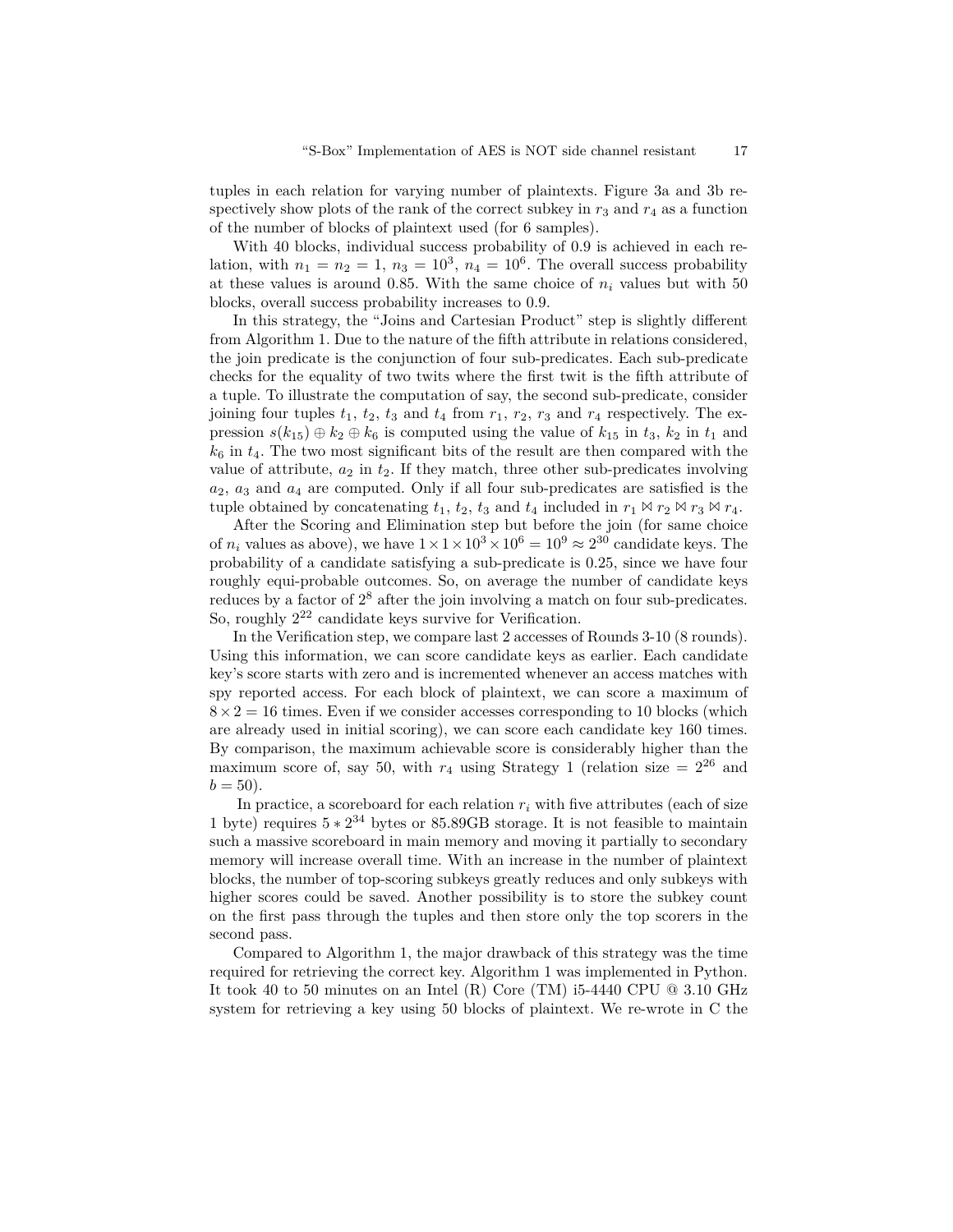

Fig. 3: Variation in rank of correct subkey with no. of blocks in  $r_3$  and  $r_4$ 

compute intensive portion of Algorithm 1 (lines 9 to 18) which scores  $2^{26}$  possible subkeys per equation. This was integrated into the Python code to bring down the time taken for retrieving the subkeys to under a minute. The same approach was used for Strategy II implementation, where  $2^{34}$  subkeys were scored. It took around 3 - 4 hours to get the key using 50 blocks of plaintext on a 4 core machine. Since the application is highly parallelizable, the speedup is expected to be close to the number of cores even with around 50 cores.

# **5 Related Work**

It was first mentioned by Hu [12] that cache memory can be considered as a potential vulnerability in the context of covert channels to extract sensitive information. Later Kocher [18] demonstrated the data-dependent timing response of cryptographic algorithms against various public-key systems. Based on his work, Kelsey et al. [17] mentioned the prospects of using cache memory to perform attacks based on cache hits in S-box ciphers like Blowfish. One formal study of such attacks using cache misses was conducted by Page [25].

Tromer et al. [27] proposed an approach and analysis for the access-driven cache attacks on AES for the first two rounds. They introduced the Prime+Probe technique for cache attacks and targeted 4 table based (OpenSSL-0.9.8) implementation which spans over 64 cache lines. As a countermeasure, they suggested a 256-byte S-Box table (spanning 4 cache lines) and prefetching all table entries before every round. Neve et al. [21] designed an improved access-driven cache attack on the last round of AES on a single-threaded processor.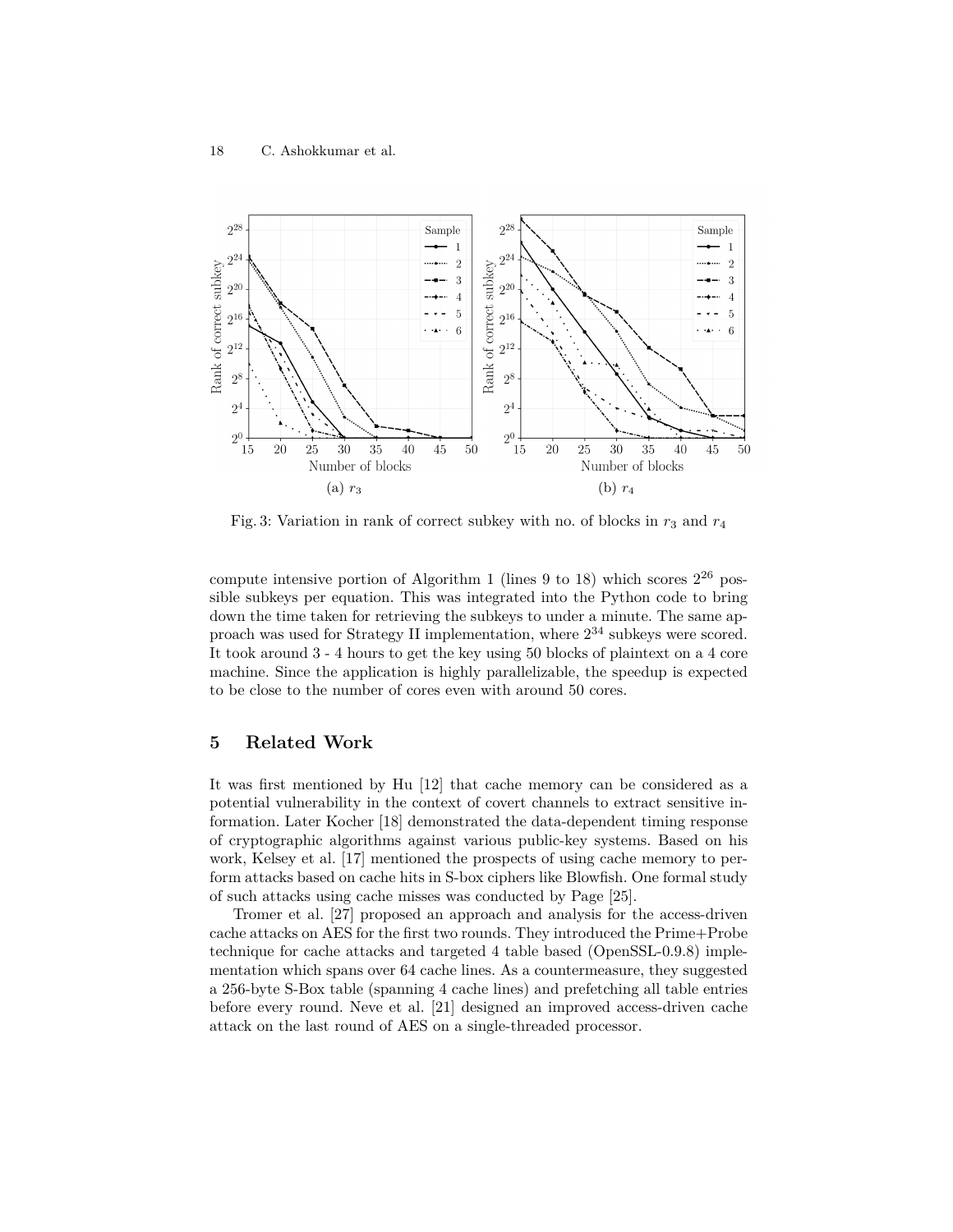Gullasch et al. [11] proposed an efficient access-driven cache based attack when attacker and victim use a shared crypto library. They targeted OpenSSL-0.9.8n 4 table (4KB lookup table) implementation and the compressed 2KB lookup table based implementation of AES to retrieve the key using 100 blocks of plaintext. Yarom and Falkner [28] introduced the Flush+Reload technique which is effective across multiple cores and virtual machine boundaries. They conducted a cross-core attack on the Last Level Cache (LLC) with the spy and the victim executing concurrently on two different cores. Later Irazoqui et al. [15] used the Flush + Reload technique for cross virtual machine attack and recovered the AES secret key with 2 <sup>19</sup> encryptions.

[14] introduced a new shared Last Level Cache attack by exploiting huge pages to work across virtual machines using the Prime+Probe technique. A similar attack was proposed in [19] on various versions of GnuPG. In [16] an attack on LLC was introduced which does not use the huge pages or shared data or the knowledge of virtual-to-physical page mappings.

Gotzfried et al. [10] demonstrated that Intel SGX enclaves are vulnerable to cache based side channel attack by attacking OpenSSL-0.9.7a AES using Prime+Probe technique when the victim is running inside the enclave. They assumed that the victim and attacker run as a single process in two different threads running in two logical CPUs sharing the same physical core.

The above attacks targeted OpenSSL's 4 table or 5 table (T-Table) based C implementation of AES. Moghimi et al. [20] attacked both the T-Table based and S-Box implementations of AES using Prime+Probe method in Intel SGX. They modified the kernel to interrupt the victim running inside SGX enclave and obtain information about cache accesses during encryption. With noise-free simulated data, they recovered 64 bits of the key with 500 blocks of plaintext, 80 bits of the key with 1500 blocks of plaintext, 96 bytes of the key with thousands of blocks of plaintext. Our attack doesn't use a compromised OS and recovers the full key with 40 - 50 plaintext blocks.

## **6 Conclusions**

We successfully launched two cache-based side channel attacks on the assembly implementation of AES which uses a single 256-byte lookup table. The first of these attacks involves two rounds. In the first round, we crafted about 15 blocks of plaintext to recover the first two bits of each of the 16 bytes of the AES key. In the second round, we obtained the remaining 6 bits of each byte of the key with 40 blocks.

The novelty in the second attack (Single Round Attack) is that it involved spying on the cache accesses in the second round alone. We obtained all 128 bits of the AES key with about 50 blocks of random plaintext and a 90% success rate. The main advantage of this attack is that it does not require specially crafted plaintext, so the attack scenario is more realistic. On the other hand, the main drawback of the Single Round Attack is that the off-line key retrieval takes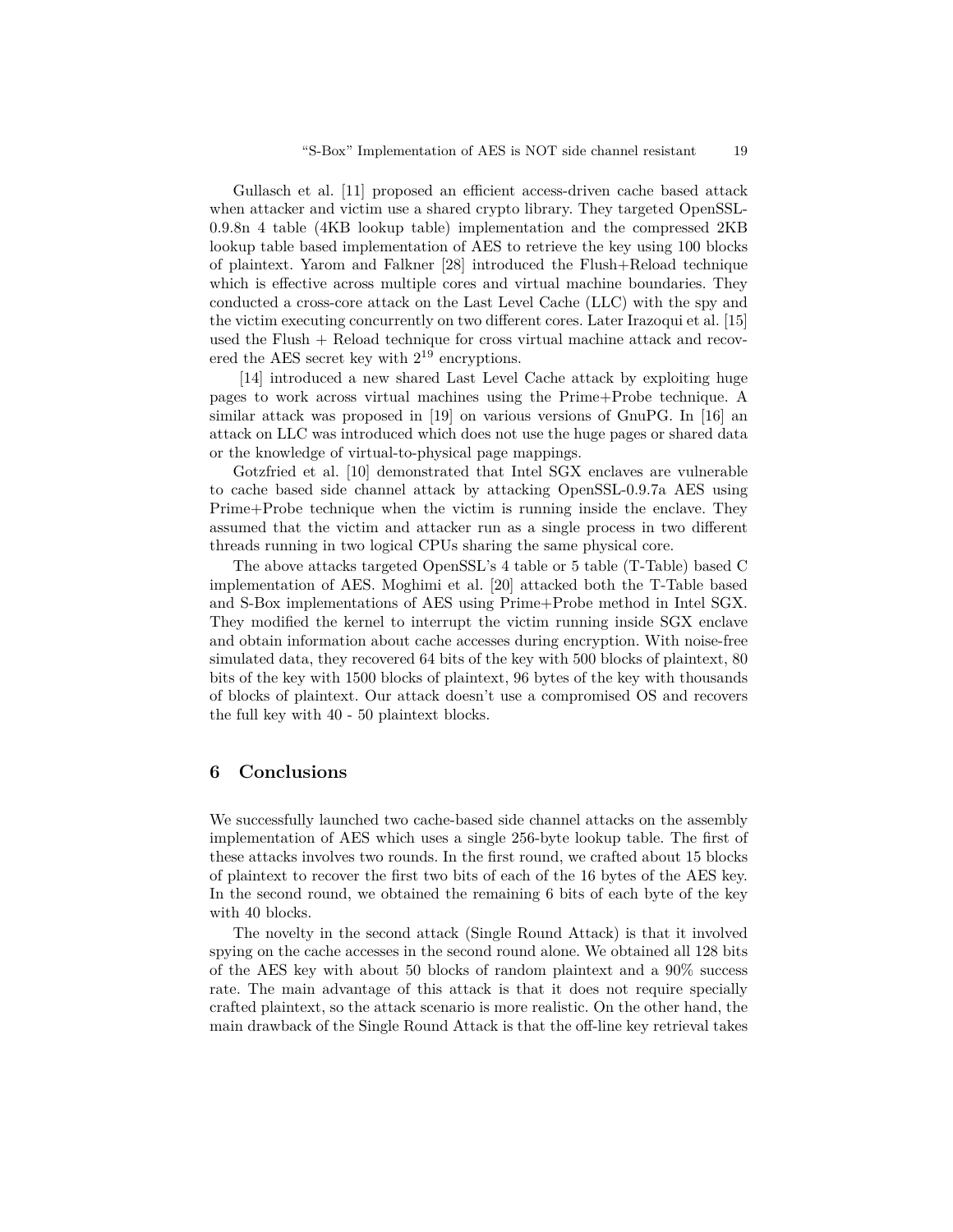about 5 hours on a 4-core machine. However, since it is highly parallelizable, we expect it to take under 30 minutes on 50 cores.

# **References**

- 1. It's all a question of time AES timing attacks on OpenSSL (Jul 2014), https://access.redhat.com/blogs/766093/posts/1976303
- 2. Acıiçmez, O., Brumley, B.B., Grabher, P.: New results on instruction cache attacks. In: Cryptographic Hardware and Embedded Systems, CHES 2010, pp. 110–124. Springer (2010)
- 3. Apecechea, G.I., Inci, M.S., Eisenbarth, T., Sunar, B.: Fine grain Cross-VM Attacks on Xen and VMware are possible! IACR Cryptology ePrint Archive p. 248 (2014)
- 4. Ashokkumar, C., Giri, R.P., Menezes, B.: Highly efficient algorithms for aes key retrieval in cache access attacks. In: 2016 IEEE European Symposium on Security and Privacy (EuroS P). pp. 261–275 (March 2016). https://doi.org/10.1109/EuroSP.2016.29
- 5. Bernstein, D.J.: Cache-timing attacks on AES (2005), http://cr.yp.to/papers.html#cachetiming
- 6. Bhattacharya, S., Rebeiro, C., Mukhopadhyay, D.: A formal security analysis of even-odd sequential prefetching in profiled cache-timing attacks. In: Proceedings of the Hardware and Architectural Support for Security and Privacy 2016. p. 6. ACM (2016)
- 7. Biryukov, A., Dunkelman, O., Keller, N., Khovratovich, D., Shamir, A.: Key recovery attacks of practical complexity on aes variants with up to 10 rounds. Cryptology ePrint Archive, Report 2009/374 (2009), https://eprint.iacr.org/2009/374
- 8. Bogdanov, A., Khovratovich, D., Rechberger, C.: Biclique cryptanalysis of the full AES. In: International Conference on the Theory and Application of Cryptology and Information Security. pp. 344–371. Springer (2011)
- 9. Gilbert, H., Peyrin, T.: Super-Sbox Cryptanalysis: Improved Attacks for AES-like permutations. Cryptology ePrint Archive, Report 2009/531 (2009), https://eprint.iacr.org/2009/531
- 10. Götzfried, J., Eckert, M., Schinzel, S., Müller, T.: Cache attacks on Intel SGX. In: Proceedings of the 10th European Workshop on Systems Security. p. 2. ACM (2017)
- 11. Gullasch, D., Bangerter, E., Krenn, S.: Cache Games Bringing Access-Based Cache Attacks on AES to Practice. In: Proceedings of the 2011 IEEE Symposium on Security and Privacy. pp. 490–505. SP '11, IEEE Computer Society, Washington, DC, USA (2011). https://doi.org/10.1109/SP.2011.22, http://dx.doi.org/10.1109/SP.2011.22
- 12. Hu, W.M.: Lattice scheduling and covert channels. In: Proceedings of the IEEE Symposium on Security and Privacy. pp. 52–61. SP '92, IEEE Computer Society, Washington, DC, USA (1992), http://dl.acm.org/citation.cfm?id=882488.884165<br>Intel Corporation: Intel® 64 and IA-32 Architectures Op-
- 13. Intel Corporation: Intel® 64 and IA-32 Architectures Optimization Reference Manual. No. 248966-033, 2016 (2016), http://www.intel.com/content/dam/www/public/us/en/documents/manuals/64 ia-32-architectures-optimization-manual.pdf
- 14. Irazoqui, G., Eisenbarth, T., Sunar, B.: S\$A: A Shared Cache Attack That Works across Cores and Defies VM Sandboxing–and Its Application to AES. In: IEEE Symposium on Security and Privacy. pp. 591–604. IEEE (2015)